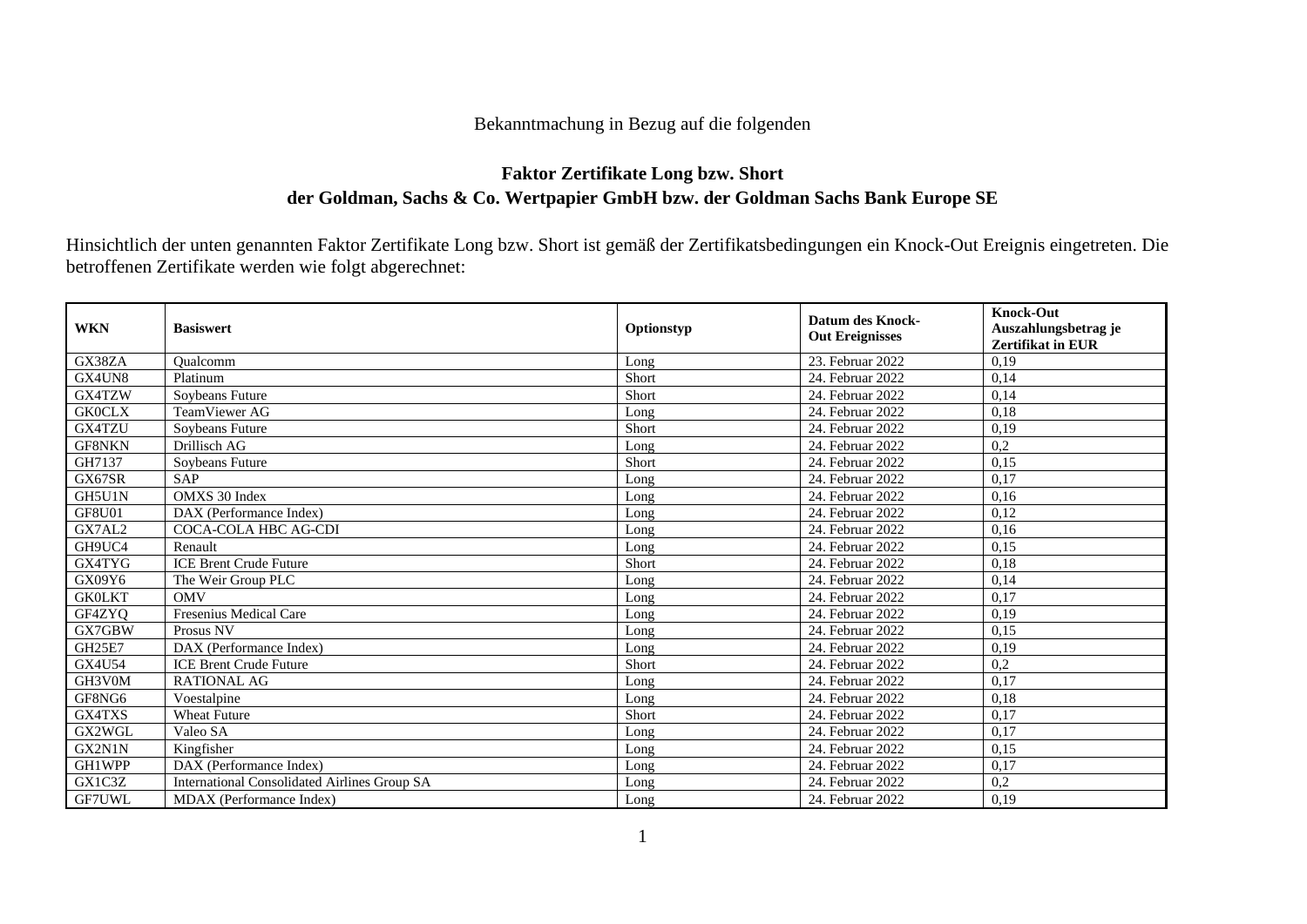| <b>WKN</b>    | <b>Basiswert</b>                               | Optionstyp | <b>Datum des Knock-</b><br><b>Out Ereignisses</b> | <b>Knock-Out</b><br>Auszahlungsbetrag je<br><b>Zertifikat in EUR</b> |
|---------------|------------------------------------------------|------------|---------------------------------------------------|----------------------------------------------------------------------|
| <b>GF7UWK</b> | MDAX (Performance Index)                       | Long       | 24. Februar 2022                                  | 0,12                                                                 |
| GX4U4F        | <b>Wheat Future</b>                            | Short      | 24. Februar 2022                                  | 0,15                                                                 |
| GH2VKP        | BioMerieux                                     | Long       | 24. Februar 2022                                  | 0,19                                                                 |
| GF7DZ3        | <b>BMW</b>                                     | Long       | 24. Februar 2022                                  | 0.18                                                                 |
| GX2RJQ        | Freenet AG                                     | Long       | 24. Februar 2022                                  | 0,19                                                                 |
| GH5619        | MDAX (Performance Index)                       | Long       | 24. Februar 2022                                  | 0,19                                                                 |
| GF5ZAY        | Société Générale                               | Long       | 24. Februar 2022                                  | 0,17                                                                 |
| GX3V0P        | Fresenius SE & Co KGaA                         | Long       | 24. Februar 2022                                  | 0,14                                                                 |
| GF7QNW        | MDAX (Performance Index)                       | Long       | 24. Februar 2022                                  | 0,15                                                                 |
| GX3V17        | FTSE MIB Index                                 | Long       | 24. Februar 2022                                  | 0,18                                                                 |
| GK0V6X        | ADYEN N.V.                                     | Long       | 24. Februar 2022                                  | 0,18                                                                 |
| GH6JD0        | STOXX(r) Europe 600 Personal & Household Index | Long       | 24. Februar 2022                                  | 0,18                                                                 |
| <b>GH841C</b> | ThyssenKrupp                                   | Long       | 24. Februar 2022                                  | 0,19                                                                 |
| GX7HAP        | Sartorius                                      | Long       | 24. Februar 2022                                  | 0,18                                                                 |
| GX7AGV        | <b>Sartorius</b>                               | Long       | 24. Februar 2022                                  | 0,16                                                                 |
| <b>GX558P</b> | Temenos Group                                  | Long       | 24. Februar 2022                                  | 0,15                                                                 |
| <b>GF67Z8</b> | Deutsche Telekom                               | Long       | 24. Februar 2022                                  | 0,18                                                                 |
| <b>GK0LNH</b> | Société Générale                               | Long       | 24. Februar 2022                                  | 0,2                                                                  |
| GF32GK        | <b>BMW</b>                                     | Long       | 24. Februar 2022                                  | 0,18                                                                 |
| GX1877        | Lanxess AG                                     | Long       | 24. Februar 2022                                  | 0,15                                                                 |
| GH5CV0        | adidas                                         | Long       | 24. Februar 2022                                  | 0,17                                                                 |
| GF4LE6        | Andritz                                        | Long       | 24. Februar 2022                                  | 0,14                                                                 |
| GF9J6P        | Roche Holding                                  | Long       | 24. Februar 2022                                  | 0,2                                                                  |
| GF4FH7        | Siemens                                        | Long       | 24. Februar 2022                                  | 0,18                                                                 |
| GF506C        | Uniper SE                                      | Long       | 24. Februar 2022                                  | 0,19                                                                 |
| GF5G19        | UPM-Kymmene Oyj                                | Long       | 24. Februar 2022                                  | 0,15                                                                 |
| GH6XY2        | STOXX(r) Europe 600 Personal & Household Index | Long       | 24. Februar 2022                                  | 0,17                                                                 |
| GK0D25        | DAX (Performance Index)                        | Long       | 24. Februar 2022                                  | 0,19                                                                 |
| GC01X8        | <b>AEX</b> Index                               | Long       | 24. Februar 2022                                  | 0,19                                                                 |
| GK0D1P        | DAX (Performance Index)                        | Long       | 24. Februar 2022                                  | 0,14                                                                 |
| GH47JF        | MDAX (Performance Index)                       | Long       | 24. Februar 2022                                  | 0,19                                                                 |
| <b>GH562D</b> | MDAX (Performance Index)                       | Long       | 24. Februar 2022                                  | 0,12                                                                 |
| GF5K7L        | Bolloré                                        | Long       | 24. Februar 2022                                  | 0,15                                                                 |
| GX2WJU        | Lonza Group                                    | Long       | 24. Februar 2022                                  | 0,2                                                                  |
| GX4U0N        | Corn Future                                    | Short      | 24. Februar 2022                                  | 0,2                                                                  |
| GX7857        | Grupo Ferrovial SA                             | Long       | 24. Februar 2022                                  | 0,19                                                                 |
| GX7QCH        | Deutsche Post                                  | Long       | 24. Februar 2022                                  | 0,14                                                                 |
| GX4U0Q        | Corn Future                                    | Short      | 24. Februar 2022                                  | 0,15                                                                 |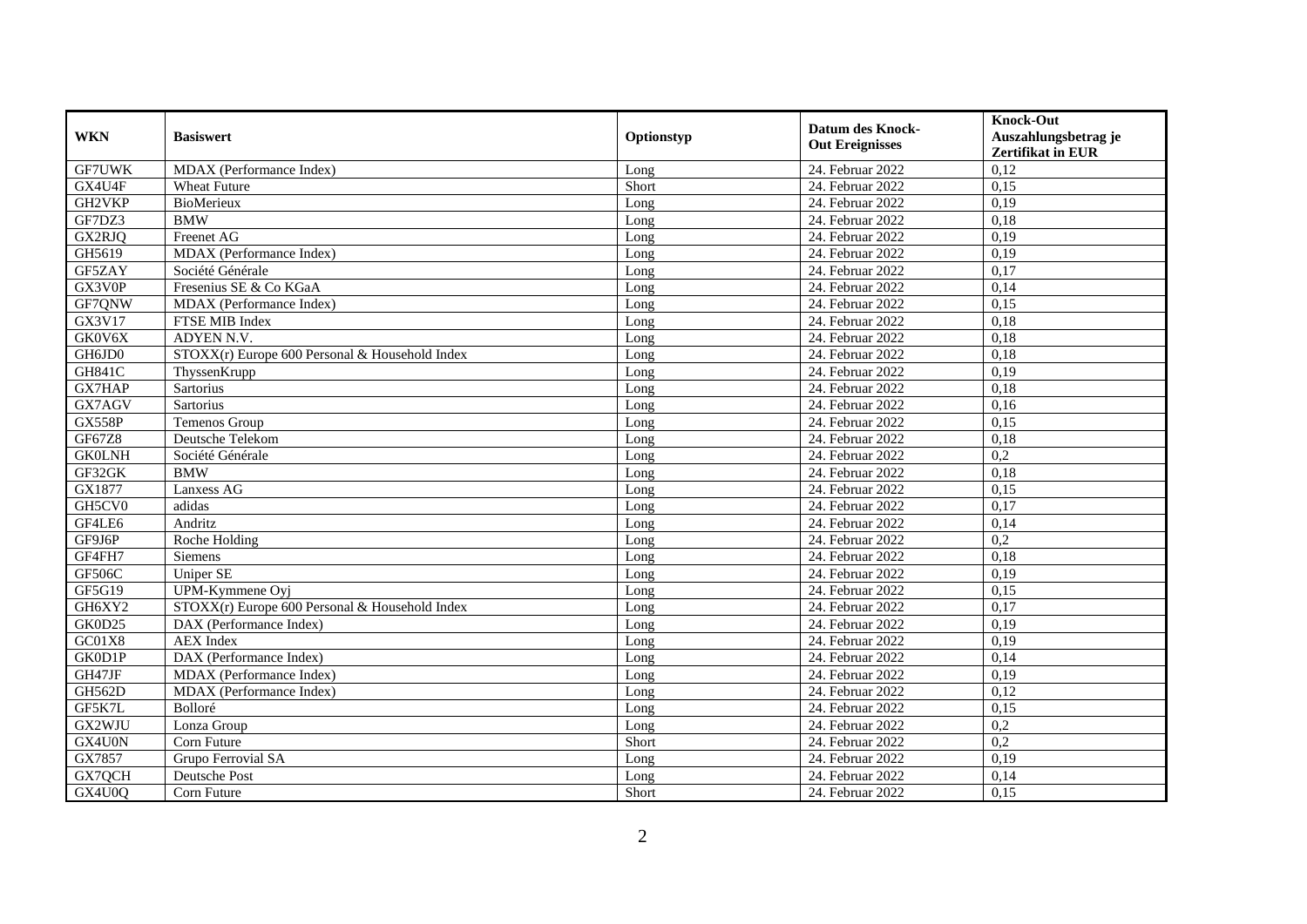| <b>WKN</b>                      | <b>Basiswert</b>                               | Optionstyp | <b>Datum des Knock-</b><br><b>Out Ereignisses</b> | <b>Knock-Out</b><br>Auszahlungsbetrag je<br><b>Zertifikat in EUR</b> |
|---------------------------------|------------------------------------------------|------------|---------------------------------------------------|----------------------------------------------------------------------|
| <b>GF7YFN</b>                   | <b>AEX</b> Index                               | Long       | 24. Februar 2022                                  | 0,15                                                                 |
| GF62K8                          | TecDAX (Performance Index)                     | Long       | 24. Februar 2022                                  | 0,19                                                                 |
| GC0KZ2                          | TecDAX (Performance Index)                     | Long       | 24. Februar 2022                                  | 0,13                                                                 |
| GH4283                          | TecDAX (Performance Index)                     | Long       | 24. Februar 2022                                  | 0,11                                                                 |
| GC178Z                          | <b>BASF</b>                                    | Long       | 24. Februar 2022                                  | 0,2                                                                  |
| GH64N9                          | TecDAX (Performance Index)                     | Long       | 24. Februar 2022                                  | 0,14                                                                 |
| GH7GVS                          | MDAX (Performance Index)                       | Long       | 24. Februar 2022                                  | 0,19                                                                 |
| GH93ZV                          | <b>BASF</b>                                    | Long       | 24. Februar 2022                                  | 0,14                                                                 |
| GH30ZQ                          | TecDAX (Performance Index)                     | Long       | 24. Februar 2022                                  | 0,11                                                                 |
| GX4MVM                          | Airbus                                         | Long       | 24. Februar 2022                                  | 0,15                                                                 |
| <b>GX7B06</b>                   | Fortum OYJ                                     | Long       | 24. Februar 2022                                  | 0,18                                                                 |
| <b>GK0FNU</b>                   | Delivery Hero SE                               | Long       | 24. Februar 2022                                  | 0,17                                                                 |
| <b>GK0LCS</b>                   | EURO STOXX 50 Index                            | Long       | 24. Februar 2022                                  | 0,15                                                                 |
| GF72G1                          | EURO STOXX(r) Banks                            | Long       | 24. Februar 2022                                  | 0,14                                                                 |
| <b>GH6JBB</b>                   | STOXX(r) Europe 600 Personal & Household Index | Long       | 24. Februar 2022                                  | 0,14                                                                 |
| GF2PX6                          | FTSE MIB Index                                 | Long       | 24. Februar 2022                                  | 0,17                                                                 |
| GX2WH6                          | Renault                                        | Long       | 24. Februar 2022                                  | 0,16                                                                 |
| <b>GK0JDY</b>                   | Zalando                                        | Long       | 24. Februar 2022                                  | 0,18                                                                 |
| GK0FQ1                          | Delivery Hero SE                               | Long       | 24. Februar 2022                                  | 0,001                                                                |
| GK0FR3                          | Delivery Hero SE                               | Long       | 24. Februar 2022                                  | 0,11                                                                 |
| GK054L                          | DAX (Performance Index)                        | Long       | 24. Februar 2022                                  | 0,13                                                                 |
| GK0537                          | DAX (Performance Index)                        | Long       | 24. Februar 2022                                  | 0.03                                                                 |
| GK0J4T                          | Delivery Hero SE                               | Long       | 24. Februar 2022                                  | 0,001                                                                |
| <b>GK0FMM</b>                   | Delivery Hero SE                               | Long       | 24. Februar 2022                                  | 0,001                                                                |
| GK0D2Q                          | DAX (Performance Index)                        | Long       | 24. Februar 2022                                  | 0.06                                                                 |
| <b>GK0FND</b>                   | Delivery Hero SE                               | Long       | 24. Februar 2022                                  | 0,02                                                                 |
| <b>GK0CRL</b>                   | Delivery Hero SE                               | Long       | 24. Februar 2022                                  | 0,14                                                                 |
| GK0EU2                          | DAX (Performance Index)                        | Long       | 24. Februar 2022                                  | 0,16                                                                 |
| GK0547                          | DAX (Performance Index)                        | Long       | 24. Februar 2022                                  | 0,15                                                                 |
| GH2022                          | DAX (Performance Index)                        | Long       | 24. Februar 2022                                  | 0,2                                                                  |
| <b>GK0ETH</b>                   | DAX (Performance Index)                        | Long       | 24. Februar 2022                                  | 0,19                                                                 |
| <b>GX82K5</b>                   | DAX (Performance Index)                        | Long       | 24. Februar 2022                                  | 0,19                                                                 |
| GK0D2T                          | DAX (Performance Index)                        | Long       | 24. Februar 2022                                  | 0.08                                                                 |
| GK0D24                          | DAX (Performance Index)                        | Long       | 24. Februar 2022                                  | 0,06                                                                 |
| GX7YBA                          | DAX (Performance Index)                        | Long       | 24. Februar 2022                                  | 0,08                                                                 |
| GH <sub>28</sub> V <sub>G</sub> | DAX (Performance Index)                        | Long       | 24. Februar 2022                                  | 0,19                                                                 |
| GK0D2L                          | DAX (Performance Index)                        | Long       | 24. Februar 2022                                  | 0,05                                                                 |
| GK0CL4                          | DAX (Performance Index)                        | Long       | 24. Februar 2022                                  | 0,14                                                                 |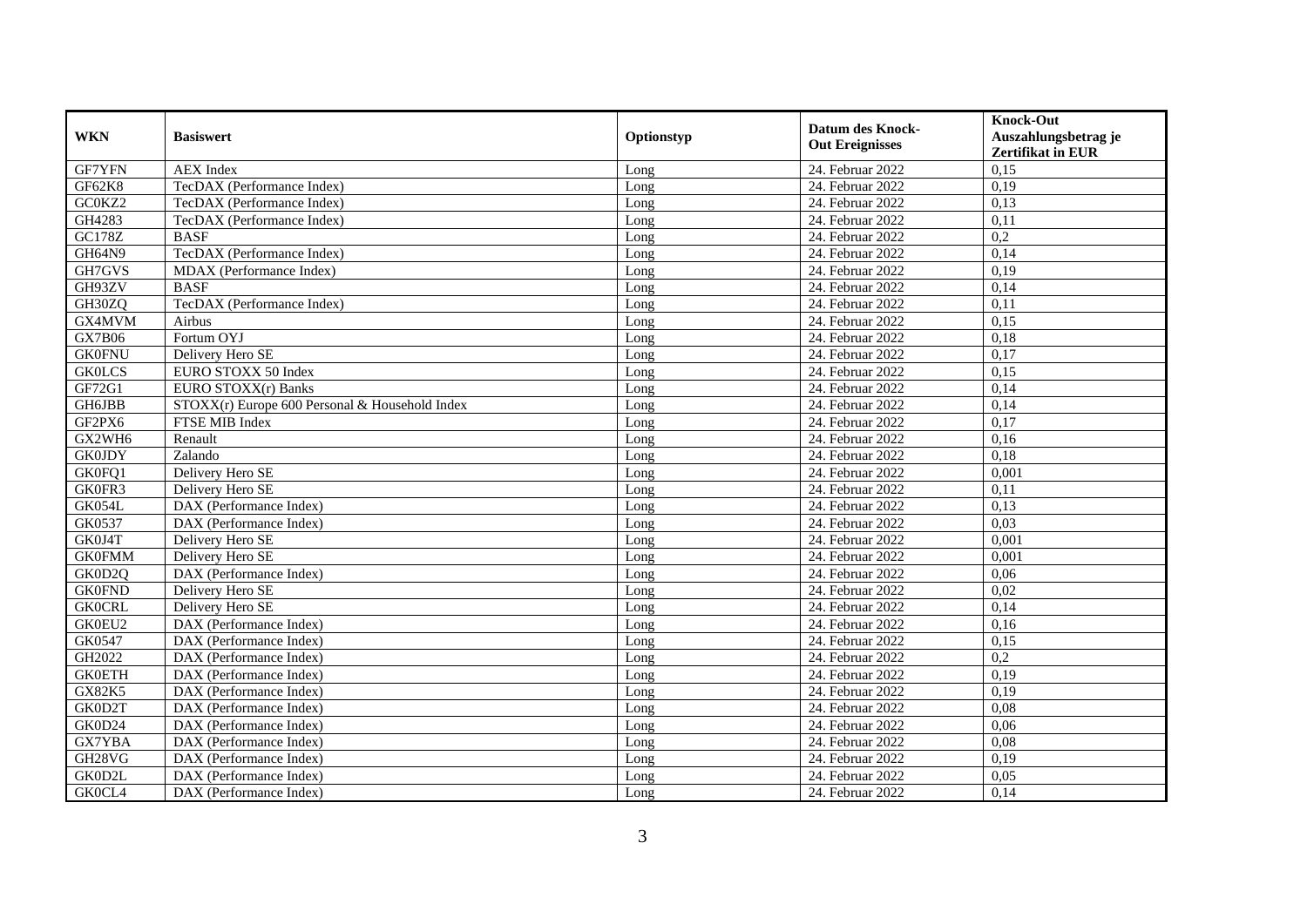| <b>WKN</b>    | <b>Basiswert</b>                    | Optionstyp | <b>Datum des Knock-</b><br><b>Out Ereignisses</b> | <b>Knock-Out</b><br>Auszahlungsbetrag je<br><b>Zertifikat in EUR</b> |
|---------------|-------------------------------------|------------|---------------------------------------------------|----------------------------------------------------------------------|
| <b>GK0CKT</b> | DAX (Performance Index)             | Long       | 24. Februar 2022                                  | 0,1                                                                  |
| <b>GK0CKW</b> | DAX (Performance Index)             | Long       | 24. Februar 2022                                  | 0,17                                                                 |
| GK0ET2        | DAX (Performance Index)             | Long       | 24. Februar 2022                                  | 0,1                                                                  |
| GH634P        | Silver                              | Short      | 24. Februar 2022                                  | 0.15                                                                 |
| <b>GX4TUR</b> | Corn Future                         | Short      | 24. Februar 2022                                  | 0,19                                                                 |
| GX4TXQ        | <b>Wheat Future</b>                 | Short      | 24. Februar 2022                                  | 0,17                                                                 |
| <b>GX4TUT</b> | Corn Future                         | Short      | 24. Februar 2022                                  | 0,15                                                                 |
| <b>GX4TVC</b> | Light, Sweet Crude Oil Future       | Short      | 24. Februar 2022                                  | 0,17                                                                 |
| GX88AZ        | SAP                                 | Long       | 24. Februar 2022                                  | 0,18                                                                 |
| <b>GK012A</b> | SAP                                 | Long       | 24. Februar 2022                                  | 0,15                                                                 |
| <b>GX372K</b> | Deutsche Telekom                    | Long       | 24. Februar 2022                                  | 0.17                                                                 |
| <b>GK0FQG</b> | Commerzbank                         | Long       | 24. Februar 2022                                  | 0,02                                                                 |
| GX3X27        | Deutsche Bank                       | Long       | 24. Februar 2022                                  | 0,07                                                                 |
| GF4ZV3        | Deutsche Telekom                    | Long       | 24. Februar 2022                                  | 0,17                                                                 |
| GH4QFY        | Commerzbank                         | Long       | 24. Februar 2022                                  | 0,04                                                                 |
| <b>GX1WCE</b> | Deutsche Bank                       | Long       | 24. Februar 2022                                  | 0,14                                                                 |
| GH91K1        | Deutsche Bank                       | Long       | 24. Februar 2022                                  | 0,06                                                                 |
| GK0FU2        | Deutsche Bank                       | Long       | 24. Februar 2022                                  | 0.001                                                                |
| <b>GH562R</b> | Commerzbank                         | Long       | 24. Februar 2022                                  | 0,1                                                                  |
| GH47EU        | Carnival                            | Long       | 24. Februar 2022                                  | 0,19                                                                 |
| GF4X8X        | Carl-Zeiss Meditec AG               | Long       | 24. Februar 2022                                  | 0,15                                                                 |
| GX4CTW        | Volkswagen AG - Preferred           | Long       | 24. Februar 2022                                  | 0,19                                                                 |
| GX6648        | Mercedes-Benz Group AG              | Long       | 24. Februar 2022                                  | 0,18                                                                 |
| GF6RKA        | <b>LVMH</b>                         | Long       | 24. Februar 2022                                  | 0,14                                                                 |
| GF1TX1        | <b>LVMH</b>                         | Long       | 24. Februar 2022                                  | 0.16                                                                 |
| GF11H2        | Carl-Zeiss Meditec AG               | Long       | 24. Februar 2022                                  | 0,17                                                                 |
| GX85Y4        | Siemens Energy AG                   | Long       | 24. Februar 2022                                  | 0,17                                                                 |
| GK019N        | Shop Apotheke Europe NV             | Long       | 24. Februar 2022                                  | 0.07                                                                 |
| <b>GX82T5</b> | Siemens Energy AG                   | Long       | 24. Februar 2022                                  | 0,16                                                                 |
| <b>GH1WKR</b> | RWE St.                             | Long       | 24. Februar 2022                                  | 0,19                                                                 |
| GH7WVR        | Krones                              | Long       | 24. Februar 2022                                  | 0,14                                                                 |
| <b>GF0TQK</b> | ThyssenKrupp                        | Long       | 24. Februar 2022                                  | 0,19                                                                 |
| GK0JF4        | TUI                                 | Long       | 24. Februar 2022                                  | 0,16                                                                 |
| GX52RB        | <b>AIXTRON SE</b>                   | Long       | 24. Februar 2022                                  | 0,14                                                                 |
| <b>GX4CUH</b> | Siemens Energy AG                   | Long       | 24. Februar 2022                                  | 0,17                                                                 |
| <b>GF568N</b> | <b>COMPAGNIE DE SAINT GOBAIN SA</b> | Long       | 24. Februar 2022                                  | 0,09                                                                 |
| GX38TC        | Münchener Rück                      | Long       | 24. Februar 2022                                  | 0,15                                                                 |
| GK0LH1        | ThyssenKrupp                        | Long       | 24. Februar 2022                                  | 0,15                                                                 |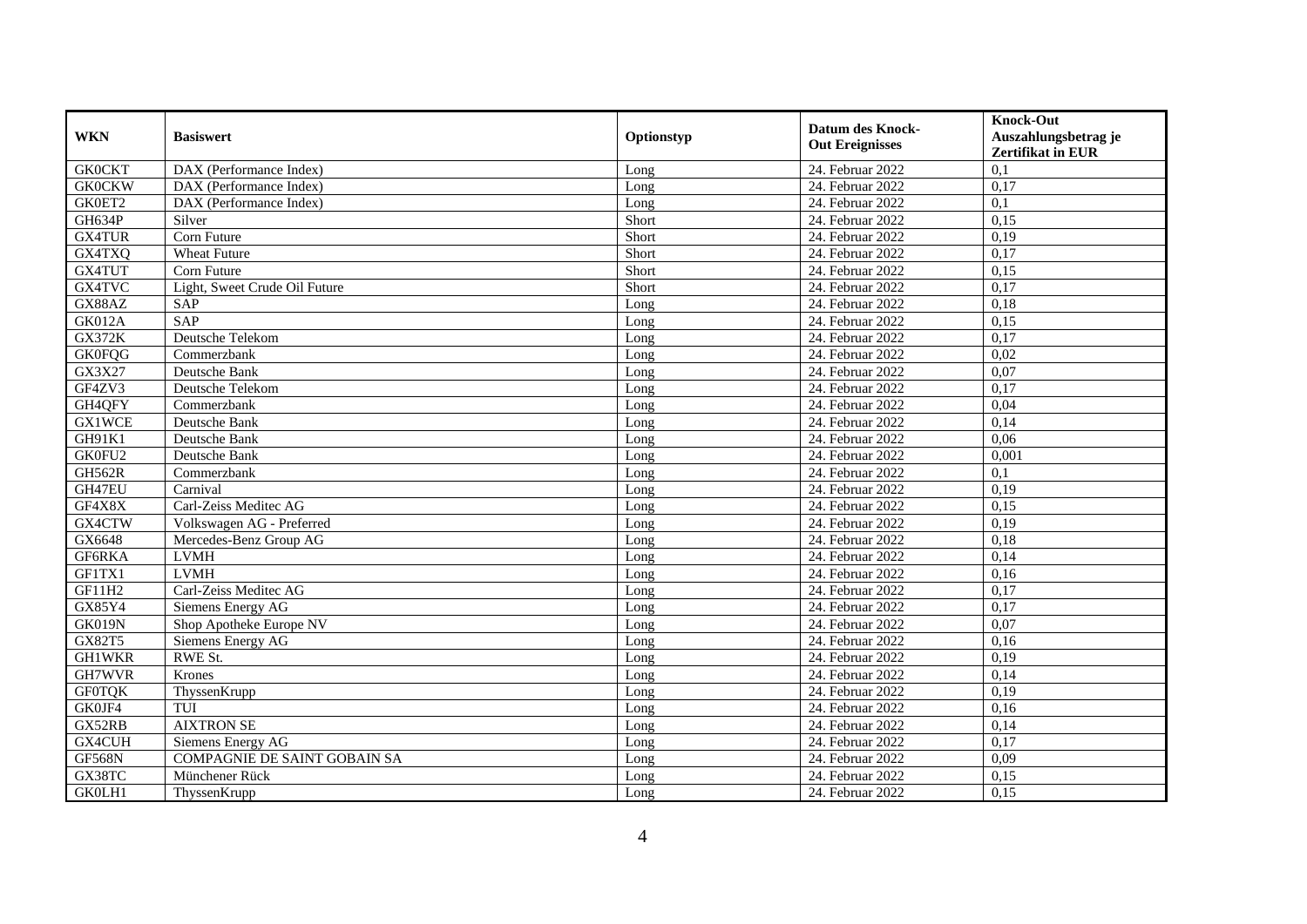| <b>WKN</b>    | <b>Basiswert</b>                  | Optionstyp | <b>Datum des Knock-</b><br><b>Out Ereignisses</b> | <b>Knock-Out</b><br>Auszahlungsbetrag je<br><b>Zertifikat in EUR</b> |
|---------------|-----------------------------------|------------|---------------------------------------------------|----------------------------------------------------------------------|
| GX5535        | ThyssenKrupp                      | Long       | 24. Februar 2022                                  | 0.18                                                                 |
| GK0V8M        | Shop Apotheke Europe NV           | Long       | 24. Februar 2022                                  | 0,17                                                                 |
| GK0JB7        | HelloFresh SE                     | Long       | 24. Februar 2022                                  | 0,16                                                                 |
| GH5U06        | <b>LVMH</b>                       | Long       | 24. Februar 2022                                  | 0,2                                                                  |
| GX2WKU        | TUI                               | Long       | 24. Februar 2022                                  | 0,13                                                                 |
| GX82TQ        | Deutsche Post                     | Long       | 24. Februar 2022                                  | 0,19                                                                 |
| GX665J        | Siemens Energy AG                 | Long       | 24. Februar 2022                                  | 0,11                                                                 |
| GX3UZ7        | Fresenius SE & Co KGaA            | Long       | 24. Februar 2022                                  | 0,04                                                                 |
| GF8U24        | Wacker Chemie                     | Long       | 24. Februar 2022                                  | 0,2                                                                  |
| <b>GK0JFA</b> | Carl-Zeiss Meditec AG             | Long       | 24. Februar 2022                                  | 0,09                                                                 |
| GF77LB        | <b>Brenntag AG</b>                | Long       | 24. Februar 2022                                  | 0,15                                                                 |
| GX4E9U        | Continental                       | Long       | 24. Februar 2022                                  | 0,15                                                                 |
| GF6JL1        | <b>AXA</b>                        | Long       | 24. Februar 2022                                  | 0,09                                                                 |
| GX7YD4        | Siemens Energy AG                 | Long       | 24. Februar 2022                                  | 0,16                                                                 |
| GF96S9        | Krones                            | Long       | 24. Februar 2022                                  | 0.05                                                                 |
| GF91D9        | <b>GEA</b> Group AG               | Long       | 24. Februar 2022                                  | 0,14                                                                 |
| <b>GC0MZB</b> | Münchener Rück                    | Long       | 24. Februar 2022                                  | 0,16                                                                 |
| GF5FM0        | Jenoptik AG                       | Long       | 24. Februar 2022                                  | 0,2                                                                  |
| GF9124        | adidas                            | Long       | 24. Februar 2022                                  | 0,16                                                                 |
| GH09BR        | Qiagen                            | Long       | 24. Februar 2022                                  | 0,16                                                                 |
| GF5FUJ        | Kion Group AG                     | Long       | 24. Februar 2022                                  | 0,19                                                                 |
| <b>GK0JGK</b> | TUI                               | Long       | 24. Februar 2022                                  | 0.07                                                                 |
| GX4E7M        | TUI                               | Long       | 24. Februar 2022                                  | $\overline{0,1}$                                                     |
| GX39YV        | Compagnie Financiere Richemont SA | Long       | 24. Februar 2022                                  | 0,18                                                                 |
| GX1J9A        | HeidelbergCement                  | Long       | 24. Februar 2022                                  | 0,11                                                                 |
| <b>GX3ATR</b> | Siemens                           | Long       | 24. Februar 2022                                  | 0,17                                                                 |
| GK0J4K        | Delivery Hero SE                  | Long       | 24. Februar 2022                                  | 0,19                                                                 |
| GX3EQY        | Qiagen                            | Long       | 24. Februar 2022                                  | 0,16                                                                 |
| GX2EY7        | <b>Qiagen</b>                     | Long       | 24. Februar 2022                                  | 0,16                                                                 |
| <b>GX29V8</b> | Rolls-Royce                       | Long       | 24. Februar 2022                                  | 0,18                                                                 |
| <b>GX3K28</b> | Nordex SE                         | Long       | 24. Februar 2022                                  | 0,19                                                                 |
| GX7MW9        | <b>Siemens</b>                    | Long       | 24. Februar 2022                                  | 0,15                                                                 |
| GX3763        | Allianz                           | Long       | 24. Februar 2022                                  | 0,16                                                                 |
| GX6Q13        | adidas                            | Long       | 24. Februar 2022                                  | 0,2                                                                  |
| GX3916        | Gerresheimer AG                   | Long       | 24. Februar 2022                                  | 0,19                                                                 |
| GH8PMU        | <b>CRH</b>                        | Long       | 24. Februar 2022                                  | 0,17                                                                 |
| GH2VM5        | <b>Hypoport AG</b>                | Long       | 24. Februar 2022                                  | 0,15                                                                 |
| GF22TW        | ABB LTD.                          | Long       | 24. Februar 2022                                  | 0,16                                                                 |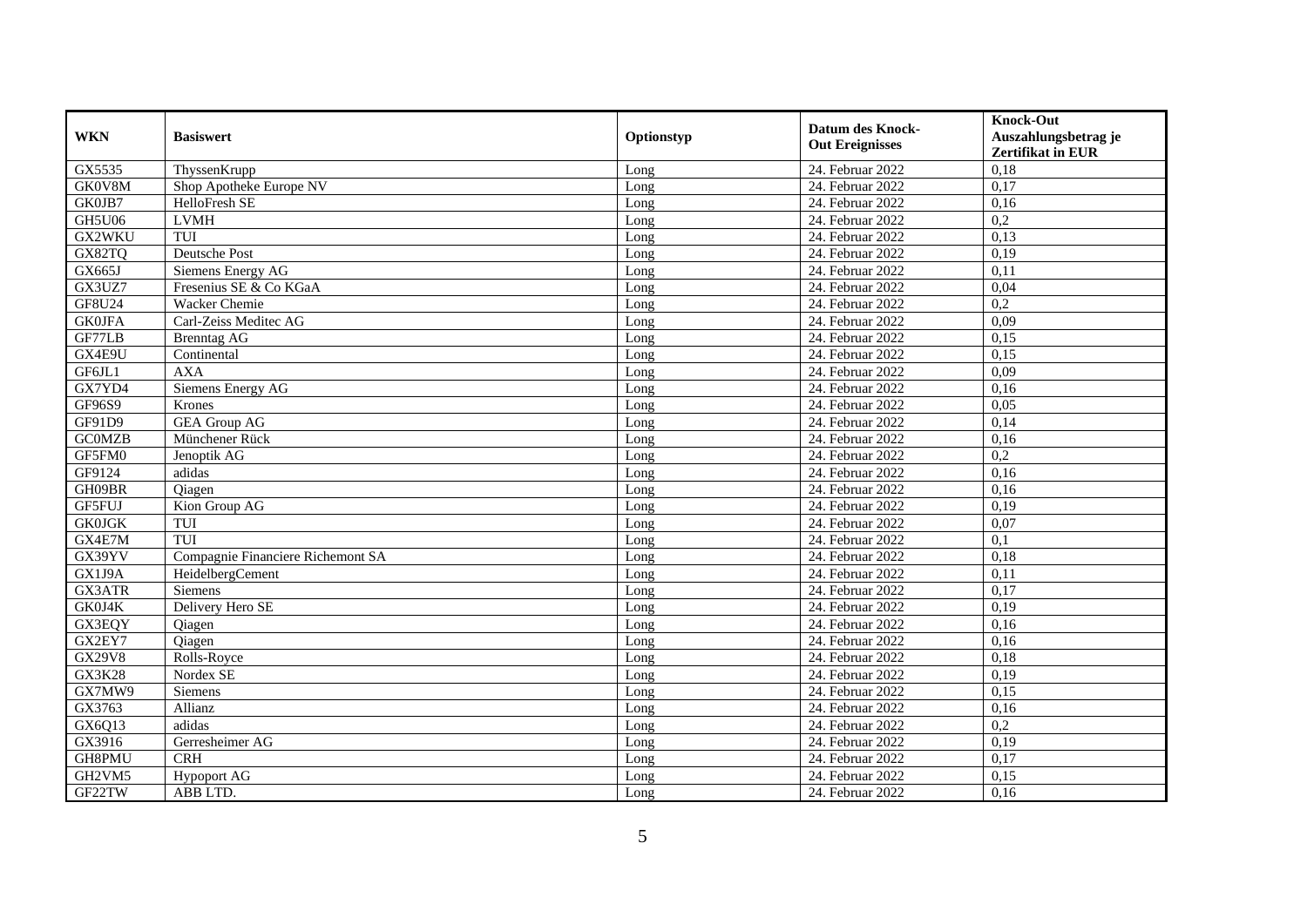|               |                                                     |            |                         | <b>Knock-Out</b>         |
|---------------|-----------------------------------------------------|------------|-------------------------|--------------------------|
| <b>WKN</b>    | <b>Basiswert</b>                                    | Optionstyp | <b>Datum des Knock-</b> | Auszahlungsbetrag je     |
|               |                                                     |            | <b>Out Ereignisses</b>  | <b>Zertifikat in EUR</b> |
| GF98KM        | ABB LTD.                                            | Long       | 24. Februar 2022        | 0,14                     |
| GF8Y06        | Intesa Sanpaolo S.p.A.                              | Long       | 24. Februar 2022        | 0,12                     |
| GX8FMW        | adidas                                              | Long       | 24. Februar 2022        | 0,03                     |
| GX4049        | MorphoSys AG                                        | Long       | 24. Februar 2022        | 0,15                     |
| GX7TF1        | Varta AG                                            | Long       | 24. Februar 2022        | 0,14                     |
| GF96UH        | <b>ING</b> Groep                                    | Long       | 24. Februar 2022        | 0,17                     |
| GX61A0        | ProSiebenSat.1 Media                                | Long       | 24. Februar 2022        | 0,16                     |
| GX85YK        | Nordex SE                                           | Long       | 24. Februar 2022        | 0,12                     |
| GX3RGC        | <b>International Consolidated Airlines Group SA</b> | Long       | 24. Februar 2022        | 0,17                     |
| <b>GH9NTX</b> | Gerresheimer AG                                     | Long       | 24. Februar 2022        | 0,15                     |
| GX38YC        | ams AG                                              | Long       | 24. Februar 2022        | 0,15                     |
| <b>GX3EXR</b> | Andritz                                             | Long       | 24. Februar 2022        | 0,2                      |
| <b>GK014R</b> | <b>ING</b> Groep                                    | Long       | 24. Februar 2022        | 0,14                     |
| GX6ZQJ        | 3i                                                  | Long       | 24. Februar 2022        | 0,14                     |
| GF7V7U        | Bolloré                                             | Long       | 24. Februar 2022        | 0,11                     |
| GF8YWH        | Partners Group Holding AG                           | Long       | 24. Februar 2022        | 0,18                     |
| <b>GX371B</b> | <b>ING</b> Groep                                    | Long       | 24. Februar 2022        | 0,14                     |
| GH86EU        | Marks & Spencer                                     | Long       | 24. Februar 2022        | 0,16                     |
| <b>GK0LJU</b> | <b>OMV</b>                                          | Long       | 24. Februar 2022        | 0,18                     |
| <b>GH1WLG</b> | Nokia                                               | Long       | 24. Februar 2022        | 0,17                     |
| GF99YD        | Sartorius                                           | Long       | 24. Februar 2022        | 0,16                     |
| <b>GX7B01</b> | Zalando                                             | Long       | 24. Februar 2022        | 0,19                     |
| GF8XYD        | Nokia                                               | Long       | 24. Februar 2022        | 0.18                     |
| GF5G03        | Talanx AG                                           | Long       | 24. Februar 2022        | 0,18                     |
| GF8JNU        | EssilorLuxottica SA                                 | Long       | 24. Februar 2022        | 0,14                     |
| <b>GK0LNC</b> | Société Générale                                    | Long       | 24. Februar 2022        | 0,18                     |
| GX7AFW        | <b>BNP</b> Paribas                                  | Long       | 24. Februar 2022        | 0,18                     |
| GX8AJ0        | Just Eat Takeaway.com N.V.                          | Long       | 24. Februar 2022        | 0,16                     |
| GX7B3Y        | Amadeus                                             | Long       | 24. Februar 2022        | 0,14                     |
| GF8LVP        | Société Générale                                    | Long       | 24. Februar 2022        | 0,18                     |
| GH5614        | Commerzbank                                         | Long       | 24. Februar 2022        | 0,16                     |
| GX6ZMP        | Erste Group Bank AG                                 | Long       | 24. Februar 2022        | 0,15                     |
| <b>GK0FRP</b> | Commerzbank                                         | Long       | 24. Februar 2022        | 0,2                      |
| GX82TE        | <b>AIXTRON SE</b>                                   | Long       | 24. Februar 2022        | 0,17                     |
| GX7DDP        | Daimler Truck Holding AG                            | Long       | 24. Februar 2022        | 0,15                     |
| GH61LJ        | Infineon                                            | Long       | 24. Februar 2022        | 0,16                     |
| GF4XBD        | Société Générale                                    | Long       | 24. Februar 2022        | 0,19                     |
| <b>GK0FPM</b> | Delivery Hero SE                                    | Long       | 24. Februar 2022        | 0,16                     |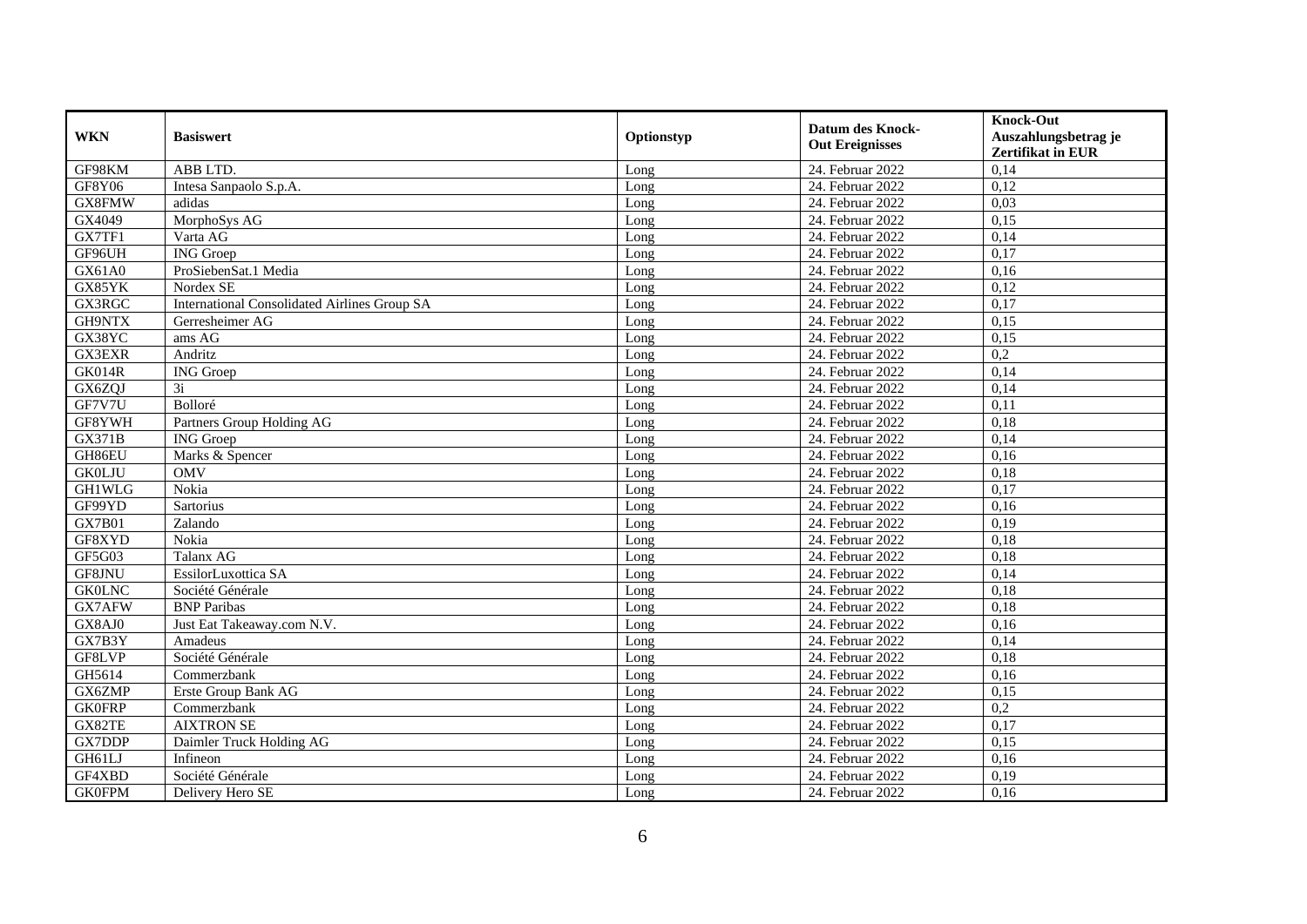|               |                                              |            |                         | <b>Knock-Out</b>         |
|---------------|----------------------------------------------|------------|-------------------------|--------------------------|
| <b>WKN</b>    | <b>Basiswert</b>                             | Optionstyp | <b>Datum des Knock-</b> | Auszahlungsbetrag je     |
|               |                                              |            | <b>Out Ereignisses</b>  | <b>Zertifikat in EUR</b> |
| <b>GK0FPZ</b> | Siemens                                      | Long       | 24. Februar 2022        | $\overline{0.2}$         |
| GK0V77        | ADYEN N.V.                                   | Long       | 24. Februar 2022        | 0,18                     |
| GF4L3R        | Rolls-Royce                                  | Long       | 24. Februar 2022        | 0,16                     |
| GX2RHP        | Freenet AG                                   | Long       | 24. Februar 2022        | 0,16                     |
| GK012Q        | Deutsche Post                                | Long       | 24. Februar 2022        | 0.19                     |
| GX7W1W        | Infineon                                     | Long       | 24. Februar 2022        | 0,17                     |
| GK0J4H        | Nordex SE                                    | Long       | 24. Februar 2022        | 0,15                     |
| GK0JB9        | HelloFresh SE                                | Long       | 24. Februar 2022        | 0,18                     |
| GX7YD0        | Nordex SE                                    | Long       | 24. Februar 2022        | 0,17                     |
| <b>GK0JBH</b> | HelloFresh SE                                | Long       | 24. Februar 2022        | 0,16                     |
| GX27ZL        | Raiffeisen Bank International                | Long       | 24. Februar 2022        | 0.15                     |
| GX39V4        | Raiffeisen Bank International                | Long       | 24. Februar 2022        | 0,15                     |
| GX7VZL        | Daimler Truck Holding AG                     | Long       | 24. Februar 2022        | 0,14                     |
| GX82U4        | Infineon                                     | Long       | 24. Februar 2022        | 0,15                     |
| GX7AKQ        | Exor N.V.                                    | Long       | 24. Februar 2022        | 0,19                     |
| GX8FN8        | Varta AG                                     | Long       | 24. Februar 2022        | 0,2                      |
| GH5637        | Rolls-Royce                                  | Long       | 24. Februar 2022        | 0,19                     |
| GH5TZW        | E.ON                                         | Long       | 24. Februar 2022        | 0,16                     |
| <b>GX2RHX</b> | Freenet AG                                   | Long       | 24. Februar 2022        | 0,14                     |
| GF5M8R        | Société Générale                             | Long       | 24. Februar 2022        | 0,16                     |
| GX82TG        | <b>ASML</b>                                  | Long       | 24. Februar 2022        | 0,15                     |
| GF506D        | <b>Uniper SE</b>                             | Long       | 24. Februar 2022        | 0.18                     |
| <b>GK011Z</b> | Société Générale                             | Long       | 24. Februar 2022        | 0,17                     |
| GX7AJ4        | Erste Group Bank AG                          | Long       | 24. Februar 2022        | 0,17                     |
| GX4E7K        | <b>Barclays</b>                              | Long       | 24. Februar 2022        | 0,14                     |
| GX7YD2        | <b>BNP</b> Paribas                           | Long       | 24. Februar 2022        | 0,15                     |
| <b>GK0LNS</b> | International Consolidated Airlines Group SA | Long       | 24. Februar 2022        | 0,19                     |
| GX8FP3        | adidas                                       | Long       | 24. Februar 2022        | 0,18                     |
| GX2YVR        | <b>Barclays</b>                              | Long       | 24. Februar 2022        | 0,19                     |
| GX38VV        | <b>Uniper SE</b>                             | Long       | 24. Februar 2022        | 0,14                     |
| GK0J4B        | Nordex SE                                    | Long       | 24. Februar 2022        | 0,17                     |
| GF6V7L        | Erste Group Bank AG                          | Long       | 24. Februar 2022        | 0,19                     |
| <b>GX706R</b> | Rolls-Royce                                  | Long       | 24. Februar 2022        | 0,2                      |
| GX7B2V        | <b>Banco Santander</b>                       | Long       | 24. Februar 2022        | 0,2                      |
| <b>GX666B</b> | Raiffeisen Bank International                | Long       | 24. Februar 2022        | 0,15                     |
| GF99R3        | Uniper SE                                    | Long       | 24. Februar 2022        | 0,15                     |
| GH25E6        | DAX (Performance Index)                      | Long       | 24. Februar 2022        | 0,12                     |
| GH6B36        | Credit Suisse Group AG                       | Long       | 24. Februar 2022        | 0,19                     |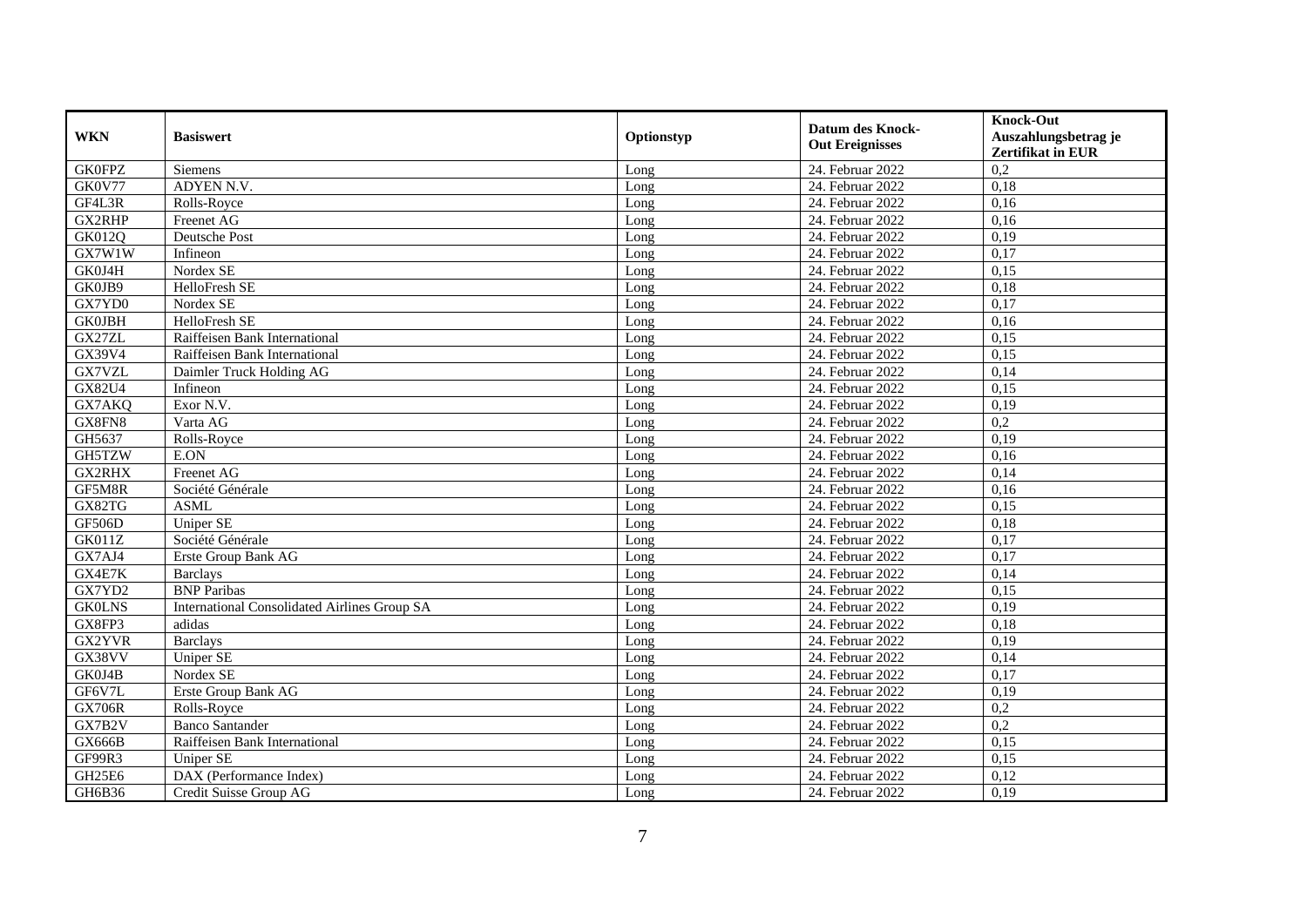| <b>WKN</b>    | <b>Basiswert</b>                                 | Optionstyp | <b>Datum des Knock-</b><br><b>Out Ereignisses</b> | <b>Knock-Out</b><br>Auszahlungsbetrag je<br><b>Zertifikat in EUR</b> |
|---------------|--------------------------------------------------|------------|---------------------------------------------------|----------------------------------------------------------------------|
| GF2XR3        | HeidelbergCement                                 | Long       | 24. Februar 2022                                  | 0.18                                                                 |
| <b>GH770B</b> | Julius Baer Group                                | Long       | 24. Februar 2022                                  | 0,16                                                                 |
| GH9X2G        | Anglo American PLC                               | Short      | 24. Februar 2022                                  | 0,19                                                                 |
| GK0D1N        | DAX (Performance Index)                          | Long       | 24. Februar 2022                                  | 0,15                                                                 |
| GK054A        | DAX (Performance Index)                          | Long       | 24. Februar 2022                                  | 0,13                                                                 |
| GF96PV        | TecDAX (Performance Index)                       | Long       | 24. Februar 2022                                  | 0,19                                                                 |
| GK0D2H        | DAX (Performance Index)                          | Long       | 24. Februar 2022                                  | 0,1                                                                  |
| GF5FHG        | Platinum                                         | Short      | 24. Februar 2022                                  | 0,16                                                                 |
| GX4TH0        | Palladium                                        | Short      | 24. Februar 2022                                  | 0,18                                                                 |
| <b>GK0LCY</b> | EURO STOXX 50 Index                              | Long       | 24. Februar 2022                                  | 0,17                                                                 |
| GX4TYE        | <b>ICE Brent Crude Future</b>                    | Short      | 24. Februar 2022                                  | 0,14                                                                 |
| GX4U1A        | Light, Sweet Crude Oil Future                    | Short      | 24. Februar 2022                                  | 0,14                                                                 |
| GH4QTT        | <b>ICE Brent Crude Future</b>                    | Short      | 24. Februar 2022                                  | 0,18                                                                 |
| GX3K2T        | Bechtle                                          | Long       | 24. Februar 2022                                  | 0,16                                                                 |
| GH9CWX        | STOXX(r) Europe 600 Personal & Household Index   | Long       | 24. Februar 2022                                  | 0,16                                                                 |
| GH5U1Y        | Metro Wholesale & Food                           | Long       | 24. Februar 2022                                  | 0,18                                                                 |
| <b>GX1WBD</b> | Commerzbank                                      | Long       | 24. Februar 2022                                  | 0,19                                                                 |
| GH0D7A        | EURO STOXX(r) Banks                              | Long       | 24. Februar 2022                                  | 0,14                                                                 |
| GX2KLL        | Infineon                                         | Long       | 24. Februar 2022                                  | 0,18                                                                 |
| GH4QUM        | Light, Sweet Crude Oil Future                    | Short      | 24. Februar 2022                                  | 0,17                                                                 |
| GF8LU7        | Air France-KLM S.A.                              | Long       | 24. Februar 2022                                  | 0,18                                                                 |
| GX3T6E        | Eckert & Ziegler Strahlen- und Medizintechnik AG | Long       | 24. Februar 2022                                  | 0,19                                                                 |
| GK015J        | Airbus                                           | Long       | 24. Februar 2022                                  | 0,14                                                                 |
| GX7MVN        | Dürr AG                                          | Long       | 24. Februar 2022                                  | 0,16                                                                 |
| GX2KPX        | ThyssenKrupp                                     | Long       | 24. Februar 2022                                  | 0,15                                                                 |
| GX7YCA        | <b>NESTE OYJ</b>                                 | Long       | 24. Februar 2022                                  | 0,16                                                                 |
| GX7Q9W        | Ocado Group PLC                                  | Long       | 24. Februar 2022                                  | 0,18                                                                 |
| GX7084        | <b>KBC</b> Groep                                 | Long       | 24. Februar 2022                                  | 0,15                                                                 |
| <b>GH428B</b> | <b>OMV</b>                                       | Long       | 24. Februar 2022                                  | 0,14                                                                 |
| <b>GK0LNK</b> | Société Générale                                 | Long       | 24. Februar 2022                                  | 0,19                                                                 |
| <b>GK0JAF</b> | Lufthansa                                        | Long       | 24. Februar 2022                                  | 0,17                                                                 |
| GH9UBR        | <b>BMW</b>                                       | Long       | 24. Februar 2022                                  | 0,14                                                                 |
| <b>GX0DCD</b> | <b>ITV</b>                                       | Long       | 24. Februar 2022                                  | 0,18                                                                 |
| GF45UA        | <b>BNP</b> Paribas                               | Long       | 24. Februar 2022                                  | 0,15                                                                 |
| GH2BY9        | Wienerberger                                     | Long       | 24. Februar 2022                                  | 0,15                                                                 |
| GX3EPC        | <b>ENI</b>                                       | Short      | 24. Februar 2022                                  | 0,17                                                                 |
| GX8FMG        | Sixt                                             | Long       | 24. Februar 2022                                  | 0,19                                                                 |
| <b>GK0LKA</b> | Wienerberger                                     | Long       | 24. Februar 2022                                  | 0,15                                                                 |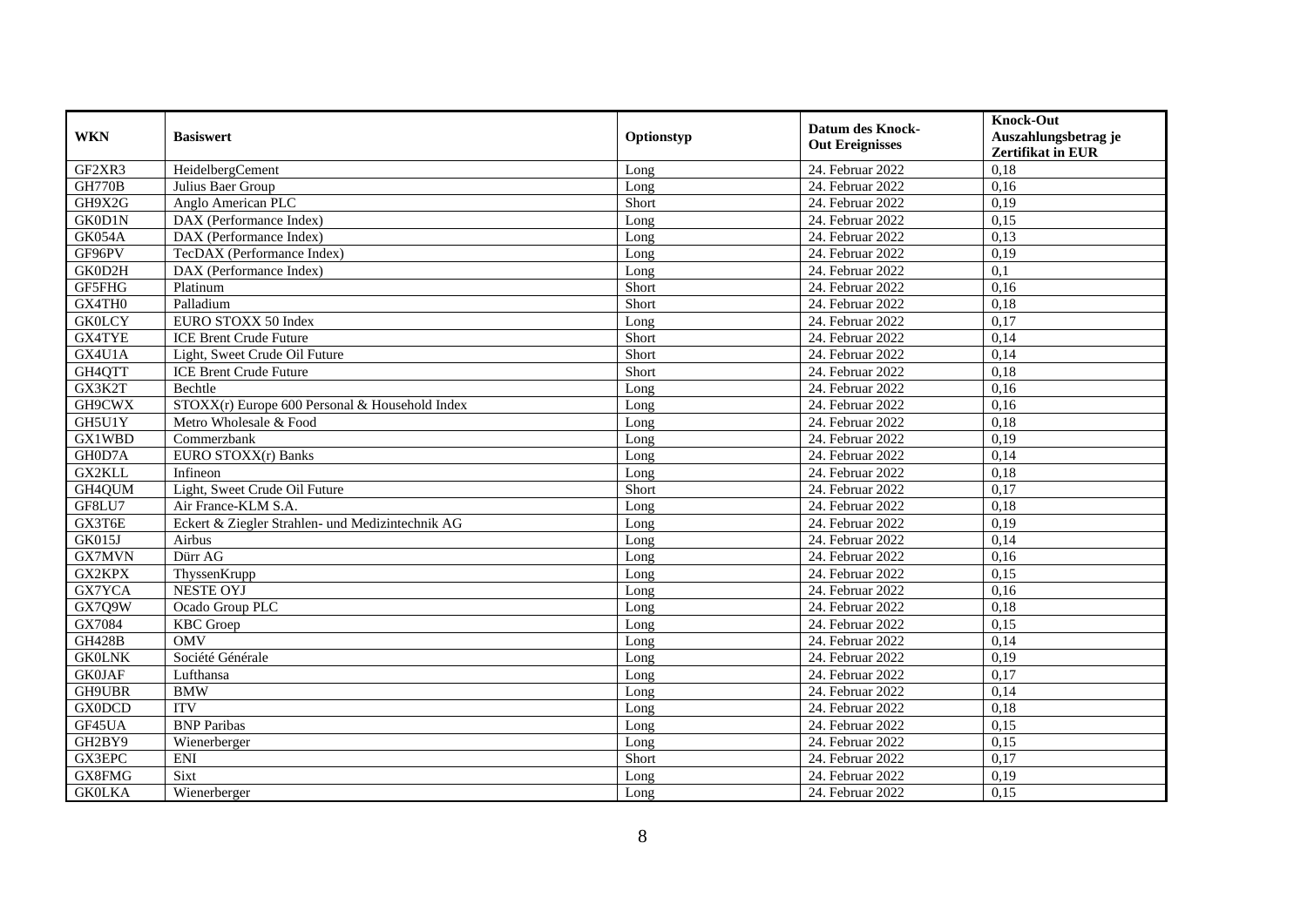| <b>WKN</b>    | <b>Basiswert</b>              | Optionstyp | <b>Datum des Knock-</b><br><b>Out Ereignisses</b> | <b>Knock-Out</b><br>Auszahlungsbetrag je<br><b>Zertifikat in EUR</b> |
|---------------|-------------------------------|------------|---------------------------------------------------|----------------------------------------------------------------------|
| GX6G1D        | Varta AG                      | Long       | $24.$ Februar 2022                                | 0,18                                                                 |
| GX63G5        | Deutsche Post                 | Long       | 24. Februar 2022                                  | 0,17                                                                 |
| GX8KYR        | Société Générale              | Long       | 24. Februar 2022                                  | 0,15                                                                 |
| GF96SC        | Knorr-Bremse AG               | Long       | 24. Februar 2022                                  | 0.19                                                                 |
| <b>GX4E94</b> | Carnival                      | Long       | 24. Februar 2022                                  | 0,15                                                                 |
| GF4P1T        | Deutsche Post                 | Long       | 24. Februar 2022                                  | 0,17                                                                 |
| GK018L        | Wienerberger                  | Long       | 24. Februar 2022                                  | 0,16                                                                 |
| GH8UAD        | <b>BASF</b>                   | Long       | 24. Februar 2022                                  | 0,17                                                                 |
| GK05QZ        | <b>ING</b> Groep              | Long       | 24. Februar 2022                                  | 0,16                                                                 |
| <b>GX82U0</b> | Sartorius                     | Long       | 24. Februar 2022                                  | 0,15                                                                 |
| GX7YB7        | DAX (Performance Index)       | Long       | $24.$ Februar 2022                                | 0.17                                                                 |
| <b>GK0J0F</b> | DAX (Performance Index)       | Long       | 24. Februar 2022                                  | 0,15                                                                 |
| <b>GK0ERW</b> | DAX (Performance Index)       | Long       | 24. Februar 2022                                  | 0,18                                                                 |
| <b>GK0J0R</b> | DAX (Performance Index)       | Long       | 24. Februar 2022                                  | 0,15                                                                 |
| GK0D2J        | DAX (Performance Index)       | Long       | 24. Februar 2022                                  | 0,18                                                                 |
| <b>GX0UMP</b> | Ørsted A/S                    | Short      | 24. Februar 2022                                  | 0,16                                                                 |
| <b>GX234E</b> | Raiffeisen Bank International | Long       | 24. Februar 2022                                  | 0,2                                                                  |
| GF93D9        | Merck                         | Long       | 24. Februar 2022                                  | 0,2                                                                  |
| GF5VPQ        | Covestro AG                   | Long       | 24. Februar 2022                                  | 0,18                                                                 |
| GX39UK        | Roche Holding                 | Long       | 24. Februar 2022                                  | 0,18                                                                 |
| GK0V3R        | DAX (Performance Index)       | Long       | 24. Februar 2022                                  | 0,15                                                                 |
| <b>GX82S5</b> | Nvidia                        | Long       | 24. Februar 2022                                  | 0,16                                                                 |
| GX7QA2        | Nvidia                        | Long       | 24. Februar 2022                                  | 0,14                                                                 |
| <b>GX7TGE</b> | Amazon.com                    | Long       | 24. Februar 2022                                  | 0,16                                                                 |
| GX85Y2        | Amazon.com                    | Long       | 24. Februar 2022                                  | 0,15                                                                 |
| <b>GX3ERT</b> | Keysight Technologies         | Long       | 24. Februar 2022                                  | 0,19                                                                 |
| GH9DRU        | WestRock Company              | Long       | 24. Februar 2022                                  | $\overline{0,2}$                                                     |
| GH9X2A        | MasterCard                    | Long       | 24. Februar 2022                                  | $\overline{0.2}$                                                     |
| GX8AG6        | <b>BLACKLINE, INC.</b>        | Long       | 24. Februar 2022                                  | 0,17                                                                 |
| <b>GX619W</b> | Booking Holdings Inc.         | Long       | 24. Februar 2022                                  | 0,001                                                                |
| GX7DF9        | <b>Bank of America Corp</b>   | Long       | 24. Februar 2022                                  | 0,15                                                                 |
| GX666H        | <b>Broadcom Limited</b>       | Long       | 24. Februar 2022                                  | 0,17                                                                 |
| <b>GK0CNL</b> | Airbnb, Inc.                  | Long       | 24. Februar 2022                                  | 0,18                                                                 |
| GX8FN5        | Xylem, Inc.                   | Long       | 24. Februar 2022                                  | 0,18                                                                 |
| GH67AW        | Apple                         | Long       | 24. Februar 2022                                  | 0,12                                                                 |
| GX63FC        | CDW Corporation               | Long       | 24. Februar 2022                                  | 0,16                                                                 |
| GX5335        | Network Appliance             | Long       | 24. Februar 2022                                  | 0,16                                                                 |
| <b>GX0UPH</b> | NetEase Inc ADR               | Long       | 24. Februar 2022                                  | 0,15                                                                 |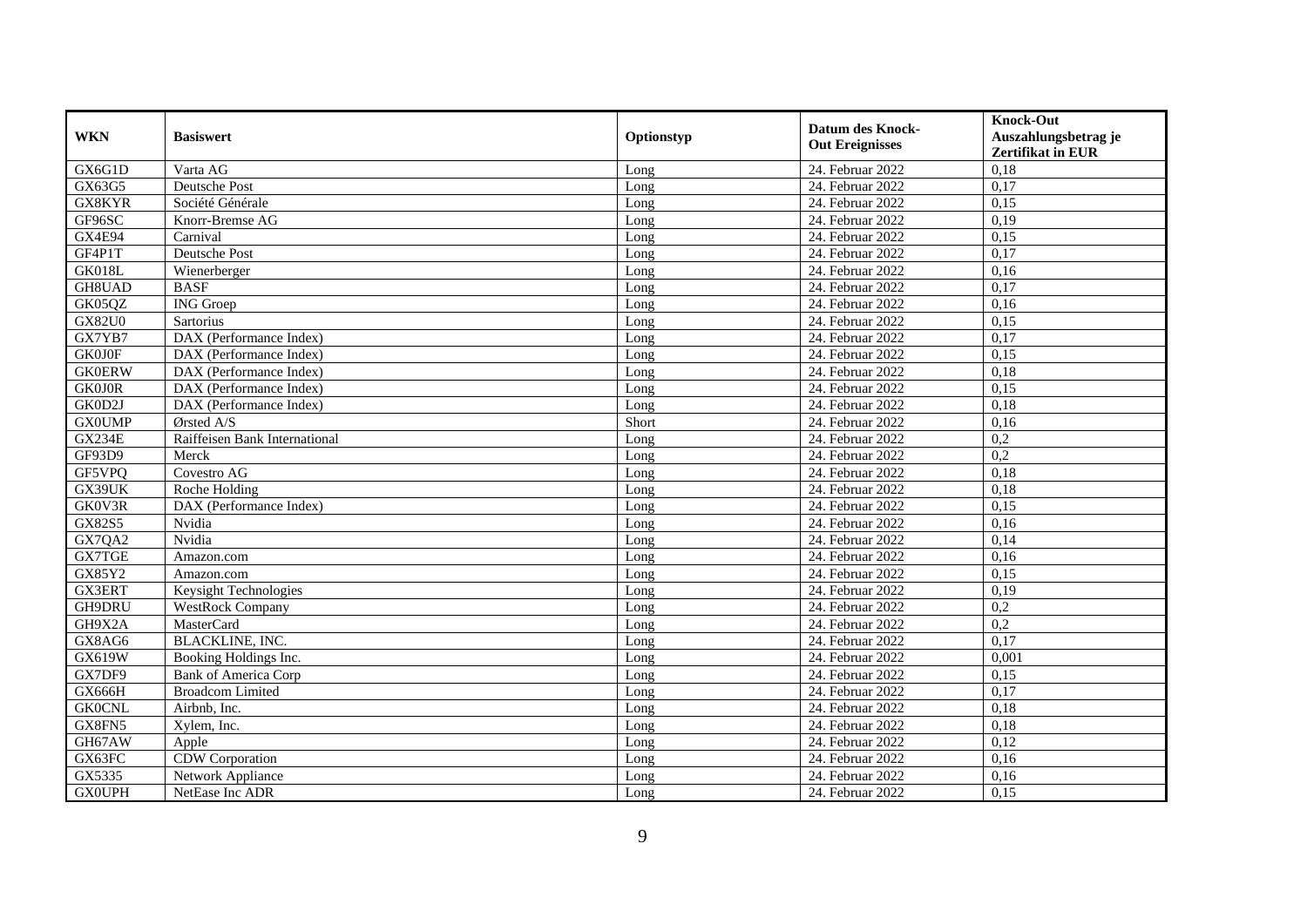| <b>WKN</b>    | <b>Basiswert</b>                             | Optionstyp | <b>Datum des Knock-</b><br><b>Out Ereignisses</b> | <b>Knock-Out</b><br>Auszahlungsbetrag je<br><b>Zertifikat in EUR</b> |
|---------------|----------------------------------------------|------------|---------------------------------------------------|----------------------------------------------------------------------|
| <b>GX556Z</b> | Hello Group Inc                              | Long       | 24. Februar 2022                                  | 0,19                                                                 |
| GX6ZS0        | Alibaba Group Holding Limited ADR (New York) | Long       | 24. Februar 2022                                  | 0,19                                                                 |
| GX7B4L        | Microsoft                                    | Long       | 24. Februar 2022                                  | 0.16                                                                 |
| GX7B4R        | <b>Bank of America Corp</b>                  | Long       | 24. Februar 2022                                  | $\overline{0,2}$                                                     |
| GK0J63        | RingCentral, Inc.                            | Long       | 24. Februar 2022                                  | 0,15                                                                 |
| GX6803        | Mohawk Industries Inc.                       | Long       | 24. Februar 2022                                  | 0,14                                                                 |
| GX61E6        | Pfizer                                       | Long       | 24. Februar 2022                                  | 0,18                                                                 |
| GX555H        | PPG Industries                               | Long       | 24. Februar 2022                                  | 0,16                                                                 |
| <b>GX60V8</b> | Martin Marietta Materials, Inc.              | Long       | 24. Februar 2022                                  | 0,16                                                                 |
| GX8FMP        | <b>CUREVAC NV</b>                            | Long       | 24. Februar 2022                                  | 0,14                                                                 |
| GX29WC        | JD.com Inc                                   | Long       | 24. Februar 2022                                  | 0,16                                                                 |
| GX1QSJ        | FedEx Corp.                                  | Long       | 24. Februar 2022                                  | 0,16                                                                 |
| <b>GK0JGU</b> | Shopify Inc.                                 | Long       | 24. Februar 2022                                  | 0,15                                                                 |
| <b>GK0CLL</b> | Plug Power                                   | Long       | 24. Februar 2022                                  | 0,18                                                                 |
| GX61CN        | General Electric                             | Long       | 24. Februar 2022                                  | 0,1                                                                  |
| GH7ATG        | Nvidia                                       | Long       | 24. Februar 2022                                  | 0,15                                                                 |
| GX61EB        | Genpact Ltd                                  | Long       | 24. Februar 2022                                  | 0,15                                                                 |
| GX8KXT        | PayPal Holdings, Inc.                        | Long       | 24. Februar 2022                                  | 0,16                                                                 |
| GX2EZD        | Nvidia                                       | Long       | 24. Februar 2022                                  | 0,19                                                                 |
| GX4GHD        | Moderna Inc                                  | Short      | 24. Februar 2022                                  | $\overline{0,14}$                                                    |
| GX60YS        | <b>Waters Corporation</b>                    | Long       | 24. Februar 2022                                  | 0,2                                                                  |
| GX7MWL        | Ansys inc                                    | Long       | 24. Februar 2022                                  | 0,16                                                                 |
| GX8D9J        | Netflix, Inc.                                | Long       | 24. Februar 2022                                  | 0,19                                                                 |
| GX4DU9        | <b>AES</b> Corporation                       | Long       | 24. Februar 2022                                  | 0,18                                                                 |
| GX60VM        | <b>Synchrony Financial</b>                   | Long       | 24. Februar 2022                                  | 0,15                                                                 |
| GX8KWT        | Meta Platforms, Inc.                         | Long       | 24. Februar 2022                                  | 0,2                                                                  |
| <b>GX82T0</b> | <b>Advanced Micro Devices</b>                | Long       | 24. Februar 2022                                  | 0,17                                                                 |
| GX6B4N        | Fortune Brands Home & Security, Inc.         | Long       | 24. Februar 2022                                  | 0,18                                                                 |
| GX4MT3        | <b>Lincoln National Corporation</b>          | Long       | 24. Februar 2022                                  | 0,18                                                                 |
| GX61GP        | BorgWarner, Inc.                             | Long       | 24. Februar 2022                                  | 0,1                                                                  |
| GX4LZP        | eBay                                         | Long       | 24. Februar 2022                                  | 0,05                                                                 |
| GX4JY0        | <b>Vulcan Materials Company</b>              | Long       | 24. Februar 2022                                  | 0,16                                                                 |
| GX52Q8        | <b>Target Corp</b>                           | Long       | 24. Februar 2022                                  | 0,19                                                                 |
| <b>GX0ULV</b> | Ørsted A/S                                   | Short      | 24. Februar 2022                                  | 0,19                                                                 |
| GX4MW5        | Western Digital Corp                         | Long       | 24. Februar 2022                                  | 0,16                                                                 |
| GK09GD        | NIO Inc                                      | Long       | 24. Februar 2022                                  | 0,17                                                                 |
| <b>GK0LKL</b> | <b>OMV</b>                                   | Long       | 24. Februar 2022                                  | 0,17                                                                 |
| <b>GX590P</b> | Dow Jones Industrial Average Index           | Long       | 24. Februar 2022                                  | 0,18                                                                 |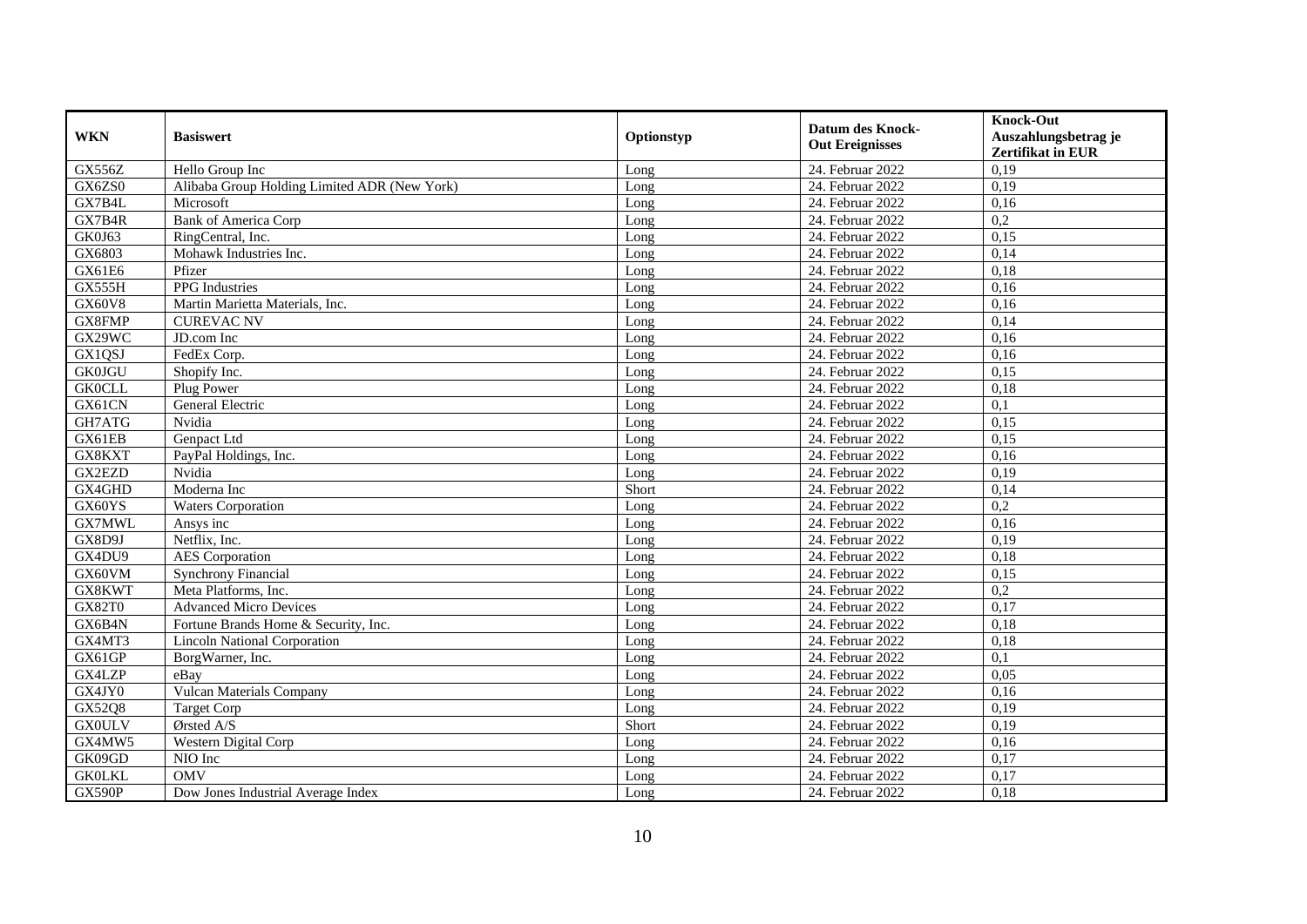|               |                                         |            |                         | <b>Knock-Out</b>         |
|---------------|-----------------------------------------|------------|-------------------------|--------------------------|
| <b>WKN</b>    | <b>Basiswert</b>                        | Optionstyp | <b>Datum des Knock-</b> | Auszahlungsbetrag je     |
|               |                                         |            | <b>Out Ereignisses</b>  | <b>Zertifikat in EUR</b> |
| GK1ARZ        | NIO Inc                                 | Long       | 24. Februar 2022        | 0.15                     |
| GX4JZJ        | Morgan Stanley                          | Long       | 24. Februar 2022        | 0,14                     |
| <b>GH428E</b> | <b>OMV</b>                              | Long       | 24. Februar 2022        | 0,15                     |
| GX02YP        | Baidu, Inc.                             | Long       | 24. Februar 2022        | 0,12                     |
| GX591S        | Dow Jones Industrial Average Index      | Long       | 24. Februar 2022        | 0.19                     |
| <b>GX38L3</b> | Wells Fargo & Company                   | Long       | 24. Februar 2022        | 0,16                     |
| GX8DAV        | Temenos Group                           | Long       | 24. Februar 2022        | 0,14                     |
| GX75RF        | Shell PLC                               | Short      | 24. Februar 2022        | 0,16                     |
| GX4GK8        | Moderna Inc                             | Short      | 24. Februar 2022        | 0,001                    |
| GX2379        | Nike                                    | Long       | 24. Februar 2022        | 0,16                     |
| <b>GK0CYV</b> | NASDAQ-100 Index                        | Long       | 24. Februar 2022        | 0,19                     |
| GX7AKK        | S&P Global Inc                          | Long       | 24. Februar 2022        | 0,18                     |
| GX7AE1        | NASDAQ-100 Index                        | Long       | 24. Februar 2022        | 0,12                     |
| GX52WE        | American Airlines Group Inc.            | Long       | 24. Februar 2022        | 0,2                      |
| GH6XVM        | Boeing                                  | Long       | 24. Februar 2022        | 0,14                     |
| <b>GK0JFV</b> | Netflix, Inc.                           | Long       | 24. Februar 2022        | 0,17                     |
| <b>GX1QRX</b> | Franklin Resources, Inc.                | Long       | 24. Februar 2022        | 0,19                     |
| GX39UB        | Western Digital Corp                    | Long       | 24. Februar 2022        | 0.13                     |
| GX68T5        | S&P 500 Financials Index (Price Return) | Long       | 24. Februar 2022        | 0,14                     |
| <b>GX590T</b> | Dow Jones Industrial Average Index      | Long       | 24. Februar 2022        | 0,16                     |
| <b>GK0D0T</b> | NASDAQ-100 Index                        | Long       | 24. Februar 2022        | 0,15                     |
| GK0CZ6        | NASDAQ-100 Index                        | Long       | 24. Februar 2022        | 0.13                     |
| GK0LC2        | NASDAQ-100 Index                        | Long       | 24. Februar 2022        | 0,17                     |
| <b>GX590E</b> | Dow Jones Industrial Average Index      | Long       | 24. Februar 2022        | 0,13                     |
| <b>GX632U</b> | Dow Jones Industrial Average Index      | Long       | 24. Februar 2022        | 0,09                     |
| GF5M8S        | Société Générale                        | Long       | 24. Februar 2022        | 0,18                     |
| GX4CQN        | Alliance Data Systems Corporation       | Long       | 24. Februar 2022        | $\overline{0,2}$         |
| <b>GX591R</b> | Dow Jones Industrial Average Index      | Long       | 24. Februar 2022        | 0,11                     |
| GX38VH        | <b>VERBUND AG</b>                       | Short      | 24. Februar 2022        | 0,18                     |
| GX7TH6        | Match Group, Inc.                       | Long       | 24. Februar 2022        | 0,15                     |
| <b>GK0CZM</b> | NASDAQ-100 Index                        | Long       | 24. Februar 2022        | 0,16                     |
| <b>GX593U</b> | S&P 500(r) Index                        | Long       | 24. Februar 2022        | 0,14                     |
| <b>GK0JEF</b> | Deutsche Bank                           | Long       | 24. Februar 2022        | 0,16                     |
| GH9UDB        | <b>BMW</b>                              | Long       | 24. Februar 2022        | 0,2                      |
| <b>GK0CYY</b> | NASDAQ-100 Index                        | Long       | 24. Februar 2022        | 0,12                     |
| GF8VM2        | <b>ING</b> Groep                        | Long       | 24. Februar 2022        | 0,17                     |
| GX591Q        | Dow Jones Industrial Average Index      | Long       | 24. Februar 2022        | 0,12                     |
| GH7CT5        | Apple                                   | Long       | 24. Februar 2022        | 0,19                     |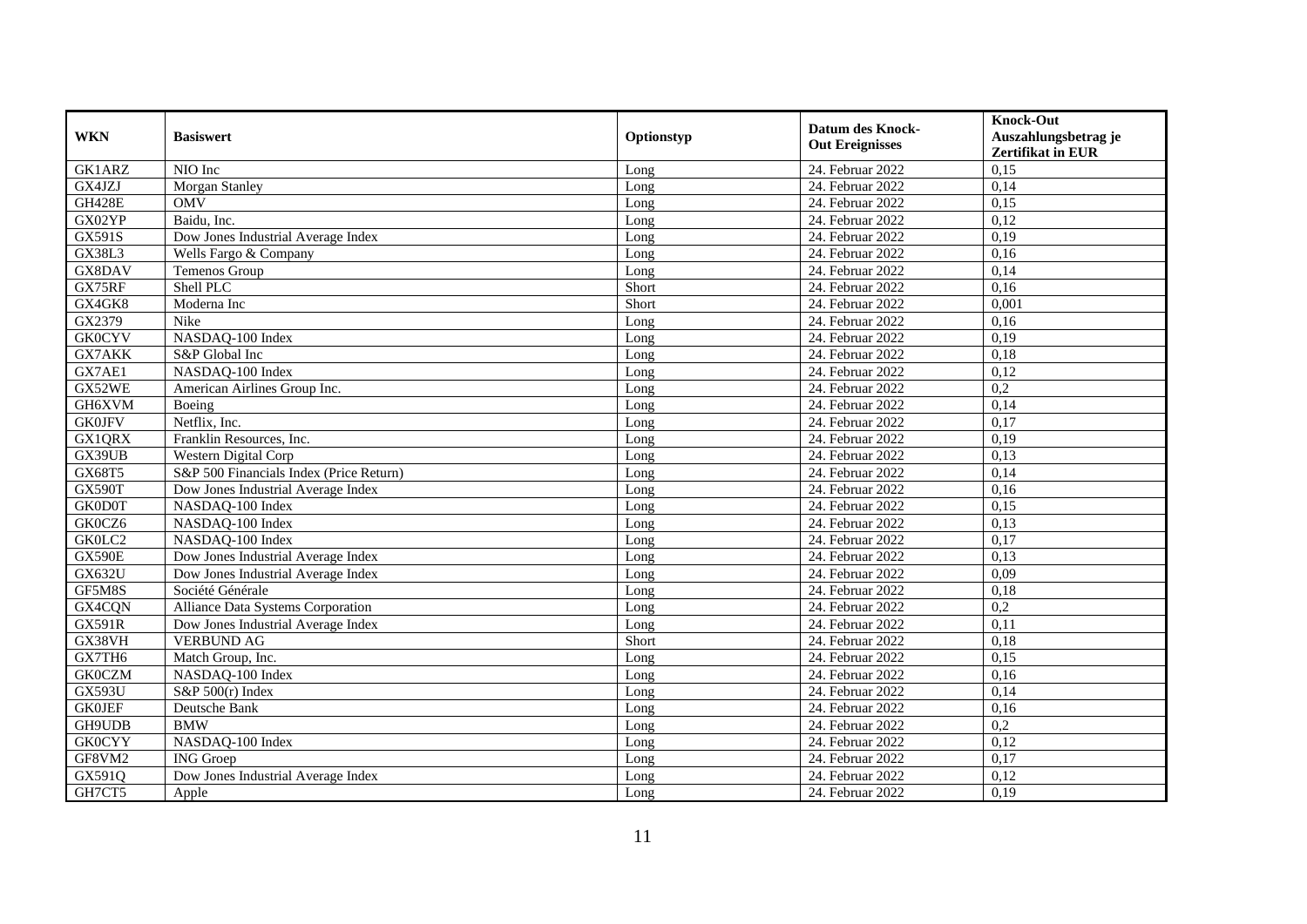|               |                                              |            |                         | <b>Knock-Out</b>         |
|---------------|----------------------------------------------|------------|-------------------------|--------------------------|
| <b>WKN</b>    | <b>Basiswert</b>                             | Optionstyp | <b>Datum des Knock-</b> | Auszahlungsbetrag je     |
|               |                                              |            | <b>Out Ereignisses</b>  | <b>Zertifikat in EUR</b> |
| GX4GKR        | Carnival Corporation                         | Long       | 24. Februar 2022        | 0,11                     |
| <b>GK0LAL</b> | NASDAQ-100 Index                             | Long       | 24. Februar 2022        | 0,15                     |
| GX25G1        | <b>BASF</b>                                  | Long       | 24. Februar 2022        | 0,2                      |
| <b>GK0CZH</b> | NASDAQ-100 Index                             | Long       | 24. Februar 2022        | 0,1                      |
| <b>GX553E</b> | Alibaba Group Holding Limited ADR (New York) | Long       | 24. Februar 2022        | 0.08                     |
| GX8KW9        | <b>BioNTech SE</b>                           | Short      | 24. Februar 2022        | 0,18                     |
| GK0J4Y        | <b>BioNTech SE</b>                           | Short      | 24. Februar 2022        | 0,16                     |
| <b>GX88B8</b> | Tesla Inc                                    | Long       | 24. Februar 2022        | 0,15                     |
| GK0FR1        | Tesla Inc                                    | Long       | 24. Februar 2022        | 0,18                     |
| GX7YF6        | Tesla Inc                                    | Long       | 24. Februar 2022        | 0,18                     |
| <b>GK0CMQ</b> | Plug Power                                   | Long       | 24. Februar 2022        | 0,16                     |
| <b>GK0JEJ</b> | Deutsche Bank                                | Long       | 24. Februar 2022        | 0,16                     |
| GH8LXT        | Deutsche Bank                                | Long       | 24. Februar 2022        | 0,19                     |
| GX52SV        | <b>LINDE PLC</b>                             | Long       | 24. Februar 2022        | 0,15                     |
| <b>GK0LJE</b> | Nvidia                                       | Long       | 24. Februar 2022        | 0,14                     |
| GX88CE        | Nvidia                                       | Long       | 24. Februar 2022        | 0,15                     |
| GX8AG8        | Peloton Interactive Inc.                     | Long       | 24. Februar 2022        | 0,15                     |
| GX88AP        | Tesla Inc                                    | Long       | 24. Februar 2022        | 0.15                     |
| GX61DE        | Booking Holdings Inc.                        | Long       | 24. Februar 2022        | 0,001                    |
| GK1AMS        | Peloton Interactive Inc.                     | Long       | 24. Februar 2022        | 0,19                     |
| GX5580        | <b>State Street Corporation</b>              | Long       | 24. Februar 2022        | 0,14                     |
| <b>GK1ARN</b> | Alibaba Group Holding Limited ADR (New York) | Long       | 24. Februar 2022        | 0,14                     |
| GK0J81        | Peloton Interactive Inc.                     | Long       | 24. Februar 2022        | 0,14                     |
| GX8AED        | NIO Inc                                      | Long       | 24. Februar 2022        | 0,17                     |
| GK05LW        | PayPal Holdings, Inc.                        | Long       | 24. Februar 2022        | 0,16                     |
| GK0LA5        | Beyond Meat, Inc.                            | Long       | 24. Februar 2022        | 0,18                     |
| GX2RH5        | Arista Networks, Inc.                        | Long       | 24. Februar 2022        | 0,15                     |
| GX1C3T        | Arconic Corp                                 | Long       | 24. Februar 2022        | 0,18                     |
| <b>GK0LFG</b> | Baidu, Inc.                                  | Long       | 24. Februar 2022        | 0,18                     |
| GX39Y3        | Arista Networks, Inc.                        | Long       | 24. Februar 2022        | 0,15                     |
| GX8KZ4        | PayPal Holdings, Inc.                        | Long       | 24. Februar 2022        | 0,14                     |
| GX68TY        | S&P 500 Financials Index (Price Return)      | Long       | 24. Februar 2022        | 0,15                     |
| GK05RV        | PayPal Holdings, Inc.                        | Long       | 24. Februar 2022        | 0,16                     |
| GX82NW        | <b>Advanced Micro Devices</b>                | Long       | 24. Februar 2022        | 0,16                     |
| <b>GX25H7</b> | <b>Flowserve Corporation</b>                 | Long       | 24. Februar 2022        | 0,19                     |
| GH10SA        | STOXX(r) Europe 600 Banks                    | Long       | 24. Februar 2022        | 0,19                     |
| GF4UKD        | Suedzucker AG                                | Long       | 24. Februar 2022        | 0,19                     |
| GF8YTK        | MDAX (Performance Index)                     | Long       | 24. Februar 2022        | 0,17                     |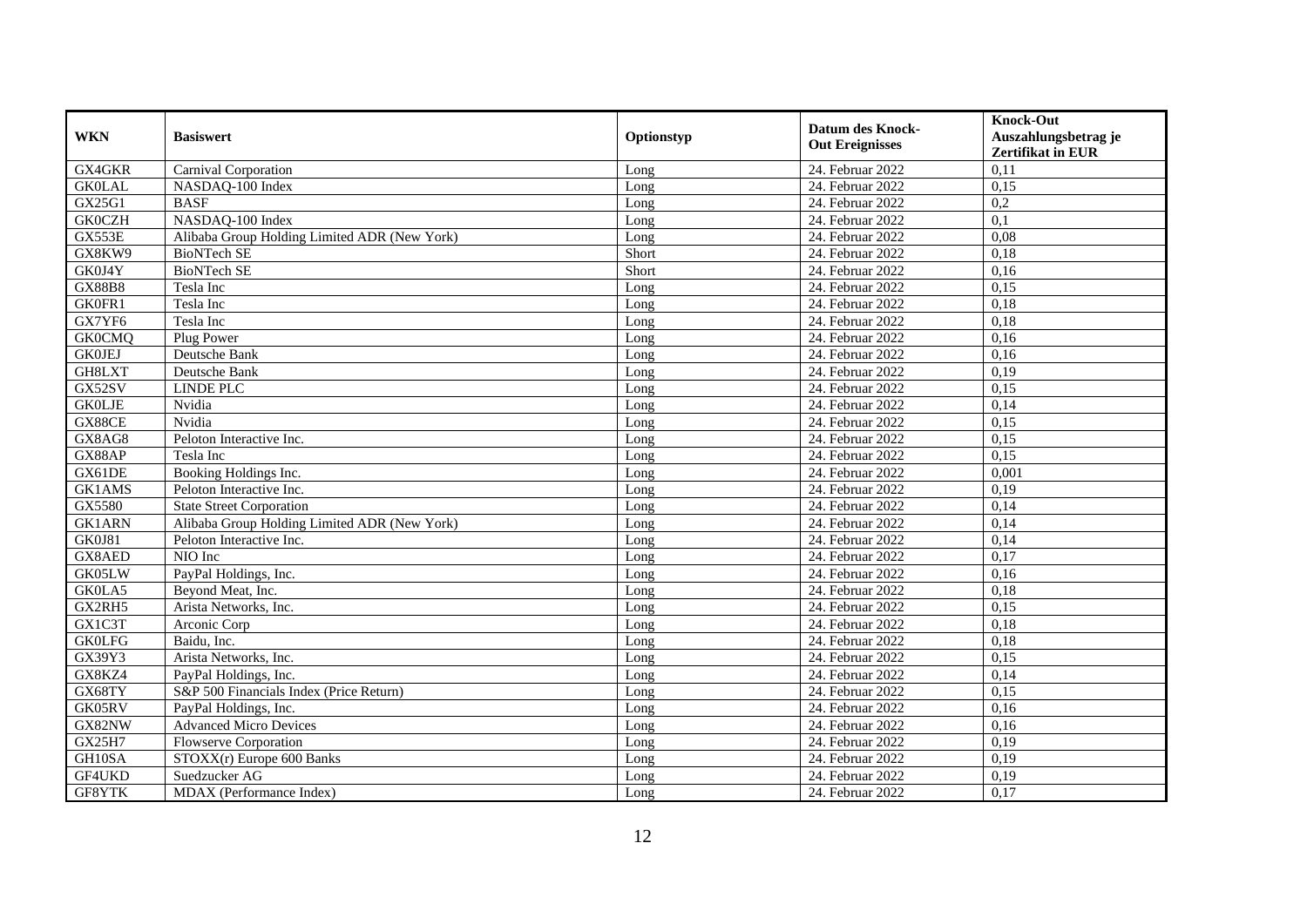| <b>WKN</b>                       | <b>Basiswert</b>                               | Optionstyp | <b>Datum des Knock-</b><br><b>Out Ereignisses</b> | <b>Knock-Out</b><br>Auszahlungsbetrag je<br>Zertifikat in EUR |
|----------------------------------|------------------------------------------------|------------|---------------------------------------------------|---------------------------------------------------------------|
| <b>GC8U38</b>                    | Vonovia                                        | Long       | 24. Februar 2022                                  | 0.18                                                          |
| GF67Z9                           | Deutsche Telekom                               | Long       | 24. Februar 2022                                  | 0,19                                                          |
| GF74P1                           | STOXX(r) Europe 600 Personal & Household Index | Long       | 24. Februar 2022                                  | 0,17                                                          |
| GH <sub>2</sub> A <sub>2</sub> Q | <b>OMV</b>                                     | Long       | 24. Februar 2022                                  | 0,19                                                          |
| GF9J6N                           | DAX (Performance Index)                        | Long       | 24. Februar 2022                                  | 0,2                                                           |
| GF9LM4                           | Varta AG                                       | Long       | 24. Februar 2022                                  | 0,2                                                           |
| GK1GB7                           | Renault                                        | Long       | 24. Februar 2022                                  | 0,001                                                         |
| GK1GAN                           | Lufthansa                                      | Long       | 24. Februar 2022                                  | 0,001                                                         |
| GF9HKY                           | <b>GRENKE AG</b>                               | Long       | 24. Februar 2022                                  | 0,19                                                          |
| GK1G0J                           | $STOXX(r)$ Europe 600 Automobiles & Parts      | Long       | 24. Februar 2022                                  | 0,001                                                         |
| <b>GH1SSN</b>                    | DAX (Performance Index)                        | Long       | 24. Februar 2022                                  | 0,19                                                          |
| GK1GDS                           | Société Générale                               | Long       | 24. Februar 2022                                  | 0,001                                                         |
| <b>GH0KZN</b>                    | Varta AG                                       | Long       | 24. Februar 2022                                  | 0,2                                                           |
| GK1FX3                           | Raiffeisen Bank International                  | Long       | 24. Februar 2022                                  | 0,001                                                         |
| <b>GX0UMM</b>                    | Ørsted A/S                                     | Short      | 24. Februar 2022                                  | 0,19                                                          |
| GX1DG9                           | Ørsted A/S                                     | Short      | 24. Februar 2022                                  | 0,16                                                          |
| <b>GX1ASA</b>                    | Deutsche Bank                                  | Long       | 24. Februar 2022                                  | 0,18                                                          |
| <b>GK1ALV</b>                    | Tesla Inc                                      | Long       | 24. Februar 2022                                  | 0,19                                                          |
| GX0LJ9                           | Network Appliance                              | Long       | 24. Februar 2022                                  | 0,17                                                          |
| <b>GK0VAR</b>                    | Prosus NV                                      | Long       | 24. Februar 2022                                  | 0,2                                                           |
| GF4RUL                           | COMPAGNIE DE SAINT GOBAIN SA                   | Long       | 24. Februar 2022                                  | 0.15                                                          |
| GK05TE                           | Commerzbank                                    | Long       | 24. Februar 2022                                  | 0.15                                                          |
| GX663J                           | Mercedes-Benz Group AG                         | Long       | 24. Februar 2022                                  | 0,17                                                          |
| GF8TXH                           | Raiffeisen Bank International                  | Long       | 24. Februar 2022                                  | 0,16                                                          |
| <b>GK0FQB</b>                    | Commerzbank                                    | Long       | 24. Februar 2022                                  | 0,19                                                          |
| GX377J                           | <b>BMW</b>                                     | Long       | 24. Februar 2022                                  | 0,17                                                          |
| <b>GX0UMR</b>                    | $Q$ rsted A/S                                  | Short      | 24. Februar 2022                                  | 0,06                                                          |
| GX7045                           | Schroders                                      | Long       | 24. Februar 2022                                  | 0,17                                                          |
| <b>GX0UKG</b>                    | Ørsted A/S                                     | Short      | 24. Februar 2022                                  | 0,14                                                          |
| GK014J                           | Allianz                                        | Long       | 24. Februar 2022                                  | 0,2                                                           |
| <b>GK015G</b>                    | <b>ING</b> Groep                               | Long       | 24. Februar 2022                                  | 0,17                                                          |
| GK0D20                           | DAX (Performance Index)                        | Long       | 24. Februar 2022                                  | 0,2                                                           |
| <b>GK1GDR</b>                    | Société Générale                               | Long       | 24. Februar 2022                                  | 0.001                                                         |
| GK1G03                           | DAX (Performance Index)                        | Long       | 24. Februar 2022                                  | 0.07                                                          |
| GK1G8Y                           | <b>BMW</b>                                     | Long       | 24. Februar 2022                                  | 0,001                                                         |
| <b>GK1GBU</b>                    | Renault                                        | Long       | 24. Februar 2022                                  | 0,001                                                         |
| <b>GK1FYN</b>                    | STOXX(r) Europe 600 Banks                      | Long       | 24. Februar 2022                                  | 0,001                                                         |
| GK1GFW                           | <b>OMV</b>                                     | Long       | 24. Februar 2022                                  | 0,001                                                         |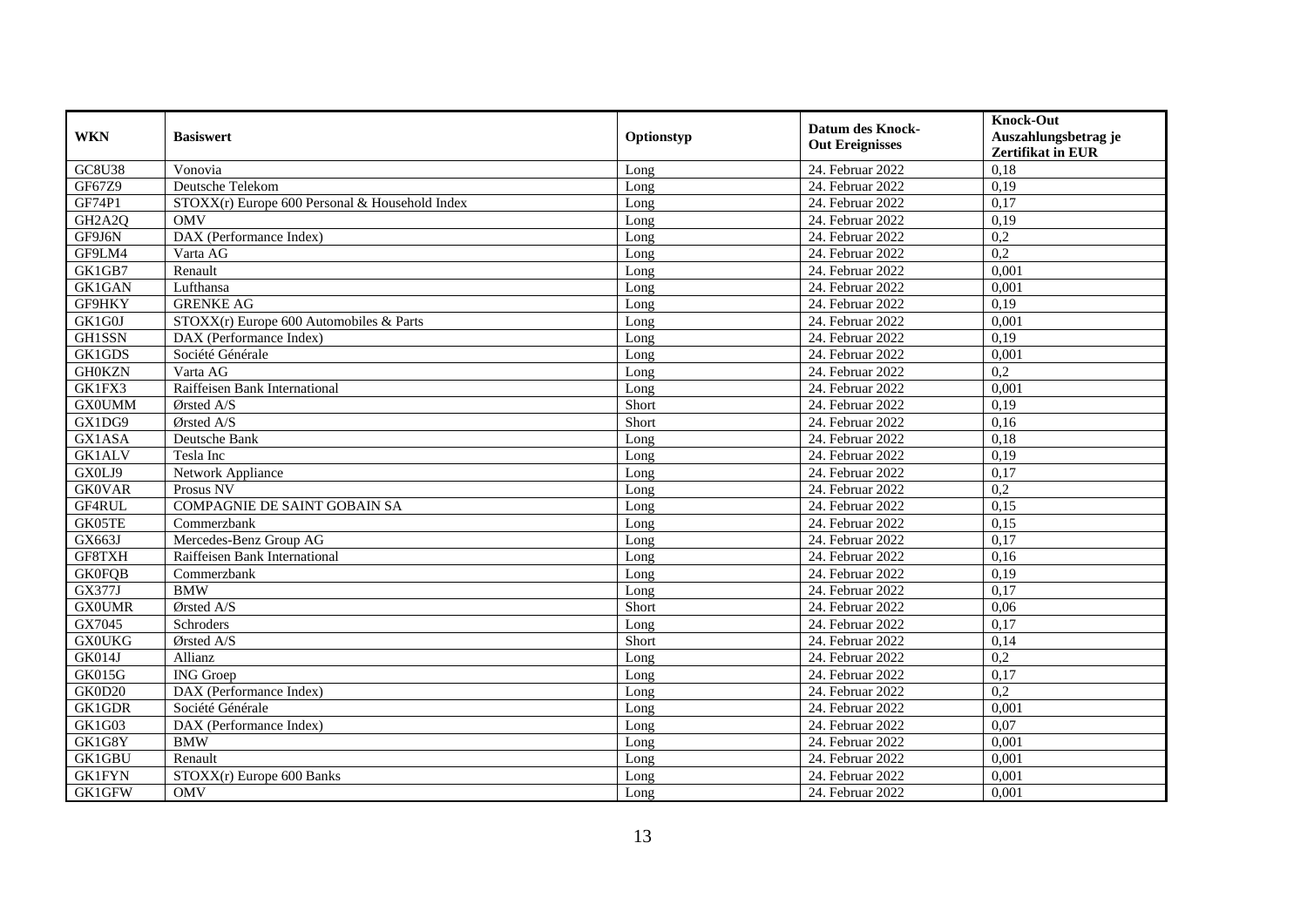| <b>WKN</b>    | <b>Basiswert</b>                        | Optionstyp | <b>Datum des Knock-</b><br><b>Out Ereignisses</b> | <b>Knock-Out</b>         |
|---------------|-----------------------------------------|------------|---------------------------------------------------|--------------------------|
|               |                                         |            |                                                   | Auszahlungsbetrag je     |
|               |                                         |            |                                                   | <b>Zertifikat in EUR</b> |
| <b>GK1FXS</b> | Raiffeisen Bank International           | Long       | 24. Februar 2022                                  | 0,001                    |
| <b>GK0FQH</b> | Commerzbank                             | Long       | 24. Februar 2022                                  | 0,17                     |
| GK1G9T        | <b>BMW</b>                              | Long       | 24. Februar 2022                                  | 0,18                     |
| <b>GX7YEF</b> | Deutsche Bank                           | Long       | 24. Februar 2022                                  | 0,17                     |
| GK1GCU        | Wienerberger                            | Long       | 24. Februar 2022                                  | 0,001                    |
| GK1GDP        | Société Générale                        | Long       | 24. Februar 2022                                  | 0,001                    |
| <b>GK1FZK</b> | STOXX(r) Europe 600 Banks               | Long       | 24. Februar 2022                                  | 0,001                    |
| <b>GK1GCL</b> | Wienerberger                            | Long       | 24. Februar 2022                                  | 0,001                    |
| GK1GF2        | Deutsche Pfandbriefbank                 | Long       | 24. Februar 2022                                  | 0,001                    |
| <b>GK1G98</b> | <b>BMW</b>                              | Long       | 24. Februar 2022                                  | 0,001                    |
| <b>GK1GCN</b> | Wienerberger                            | Long       | 24. Februar 2022                                  | 0.001                    |
| GK1GFM        | <b>OMV</b>                              | Long       | 24. Februar 2022                                  | 0,001                    |
| <b>GK1FXU</b> | Raiffeisen Bank International           | Long       | 24. Februar 2022                                  | 0,001                    |
| <b>GK1G00</b> | STOXX(r) Europe 600 Banks               | Long       | 24. Februar 2022                                  | 0,001                    |
| GK1GDV        | Société Générale                        | Long       | 24. Februar 2022                                  | 0,001                    |
| GX8AEZ        | Citigroup                               | Long       | 24. Februar 2022                                  | 0,17                     |
| GX1L9J        | Siemens Gamesa Renewable Energy         | Short      | 24. Februar 2022                                  | 0,19                     |
| GX60YD        | Network Appliance                       | Long       | 24. Februar 2022                                  | 0,16                     |
| GX4JZB        | JP Morgan Chase                         | Long       | 24. Februar 2022                                  | 0,16                     |
| <b>GX3FVR</b> | Teladoc Health Inc                      | Short      | 24. Februar 2022                                  | 0,19                     |
| GK0LJ1        | Nordex SE                               | Short      | 24. Februar 2022                                  | 0,14                     |
| <b>GX0UMK</b> | Ørsted A/S                              | Short      | 24. Februar 2022                                  | 0,18                     |
| <b>GK0JBK</b> | Nordex SE                               | Short      | 24. Februar 2022                                  | $\overline{0,1}$         |
| GH8PMG        | <b>Ball Corp</b>                        | Long       | 24. Februar 2022                                  | 0,15                     |
| GX6B0M        | <b>Gilead Sciences</b>                  | Long       | 24. Februar 2022                                  | 0,19                     |
| GH4QXV        | <b>Wheat Future</b>                     | Short      | 24. Februar 2022                                  | 0,17                     |
| GX2WMY        | Oorvo Inc                               | Short      | 24. Februar 2022                                  | 0,16                     |
| GX38YR        | Quanta Services                         | Short      | 24. Februar 2022                                  | 0,14                     |
| GX75RC        | Mercadolibre                            | Short      | 24. Februar 2022                                  | 0,18                     |
| GX6N71        | Palantir Technologies Inc. - Class A    | Short      | 24. Februar 2022                                  | 0,17                     |
| GX3V0Z        | <b>Advanced Micro Devices</b>           | Short      | 24. Februar 2022                                  | $\overline{0,2}$         |
| GX82SV        | <b>Advanced Micro Devices</b>           | Long       | 24. Februar 2022                                  | 0,15                     |
| <b>GX666A</b> | Boeing                                  | Long       | 24. Februar 2022                                  | 0.15                     |
| GX68WG        | S&P 500 Financials Index (Price Return) | Long       | 24. Februar 2022                                  | 0,15                     |
| GK0J4U        | <b>Bank of America Corp</b>             | Long       | 24. Februar 2022                                  | 0,16                     |
| GX39ZF        | Discovery                               | Long       | 24. Februar 2022                                  | 0,18                     |
| GX8AFR        | Palantir Technologies Inc. - Class A    | Long       | 24. Februar 2022                                  | 0,14                     |
| GX3UZY        | Baidu, Inc.                             | Long       | 24. Februar 2022                                  | 0,15                     |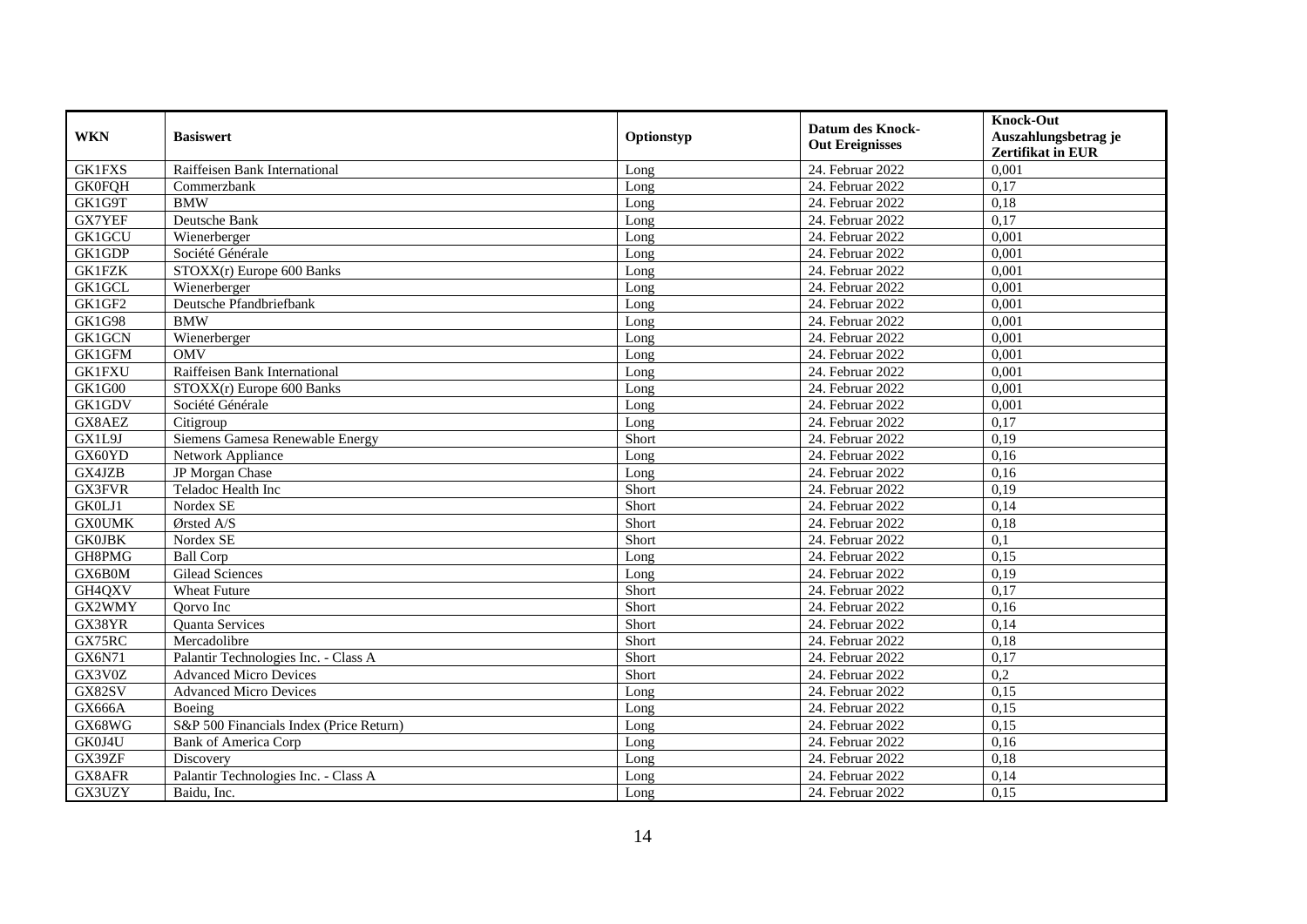| <b>WKN</b>    | <b>Basiswert</b>                     | Optionstyp | <b>Datum des Knock-</b><br><b>Out Ereignisses</b> | <b>Knock-Out</b>                                 |
|---------------|--------------------------------------|------------|---------------------------------------------------|--------------------------------------------------|
|               |                                      |            |                                                   | Auszahlungsbetrag je<br><b>Zertifikat in EUR</b> |
| GX60X6        | <b>LINDE PLC</b>                     | Long       | 24. Februar 2022                                  | 0,19                                             |
| GX8KZS        | NIO Inc                              | Long       | 24. Februar 2022                                  | 0,15                                             |
| GK0LL9        | Baidu, Inc.                          | Long       | 24. Februar 2022                                  | 0,18                                             |
| GX8KWX        | <b>Advanced Micro Devices</b>        | Short      | 24. Februar 2022                                  | 0,2                                              |
| GK1GGR        | Mercadolibre                         | Short      | 24. Februar 2022                                  | 0,001                                            |
| GK1GH1        | Mercadolibre                         | Short      | 24. Februar 2022                                  | 0,001                                            |
| GK1GDB        | <b>BioNTech SE</b>                   | Short      | 24. Februar 2022                                  | 0,001                                            |
| GK1GGW        | Mercadolibre                         | Short      | 24. Februar 2022                                  | 0,001                                            |
| GK1GDC        | <b>BioNTech SE</b>                   | Short      | 24. Februar 2022                                  | 0,001                                            |
| <b>GX4TXL</b> | <b>Wheat Future</b>                  | Short      | 25. Februar 2022                                  | 0,2                                              |
| GX63F3        | Planet Fitness Inc                   | Long       | 25. Februar 2022                                  | 0,19                                             |
| <b>GX4TXN</b> | <b>Wheat Future</b>                  | Short      | 25. Februar 2022                                  | 0,15                                             |
| GX4GKG        | Moderna Inc                          | Short      | 25. Februar 2022                                  | 0,04                                             |
| GX1WB7        | <b>BASF</b>                          | Long       | 25. Februar 2022                                  | 0,15                                             |
| GX372S        | <b>BASF</b>                          | Long       | 25. Februar 2022                                  | 0,17                                             |
| GH90CY        | Knorr-Bremse AG                      | Long       | 25. Februar 2022                                  | 0,14                                             |
| <b>GK0VAV</b> | Covestro AG                          | Long       | 25. Februar 2022                                  | 0,18                                             |
| <b>GK0JEM</b> | <b>ING</b> Groep                     | Long       | 25. Februar 2022                                  | 0,17                                             |
| GF72TT        | Swiss Re                             | Long       | 25. Februar 2022                                  | 0,18                                             |
| GF72TS        | Swiss Re                             | Long       | 25. Februar 2022                                  | 0,19                                             |
| <b>GK0LNE</b> | Société Générale                     | Long       | 25. Februar 2022                                  | 0,14                                             |
| GF9A6M        | Société Générale                     | Long       | 25. Februar 2022                                  | 0,15                                             |
| <b>GX0UMN</b> | Ørsted A/S                           | Short      | 25. Februar 2022                                  | 0,19                                             |
| <b>GK0LJH</b> | Nordex SE                            | Short      | 25. Februar 2022                                  | 0,1                                              |
| GX3EYQ        | Engie                                | Short      | 25. Februar 2022                                  | 0,18                                             |
| <b>GX1TFZ</b> | Ørsted A/S                           | Short      | 25. Februar 2022                                  | 0,19                                             |
| GX3T6Q        | RWE St.                              | Short      | 25. Februar 2022                                  | 0,15                                             |
| GH7QL0        | Sonova Holding AG                    | Short      | 25. Februar 2022                                  | 0,16                                             |
| GX4CV6        | RWE St.                              | Short      | 25. Februar 2022                                  | 0,18                                             |
| <b>GX784U</b> | <b>AIXTRON SE</b>                    | Short      | 25. Februar 2022                                  | 0,18                                             |
| <b>GX0UMD</b> | <b>Intercontinental Hotels Group</b> | Short      | 25. Februar 2022                                  | 0,19                                             |
| GX2YVK        | <b>ASML</b>                          | Short      | 25. Februar 2022                                  | 0,15                                             |
| GX3UZL        | Salzgitter                           | Short      | 25. Februar 2022                                  | 0,19                                             |
| <b>GX785E</b> | $K+SAG$                              | Short      | 25. Februar 2022                                  | 0,17                                             |
| GX8KW4        | K+S AG                               | Short      | 25. Februar 2022                                  | 0,18                                             |
| GX4EGR        | <b>BioNTech SE</b>                   | Short      | 25. Februar 2022                                  | 0,19                                             |
| GF8JT1        | <b>ADO</b> Properties SA             | Short      | 25. Februar 2022                                  | 0,16                                             |
| GX552Q        | Beyond Meat, Inc.                    | Long       | 25. Februar 2022                                  | 0,17                                             |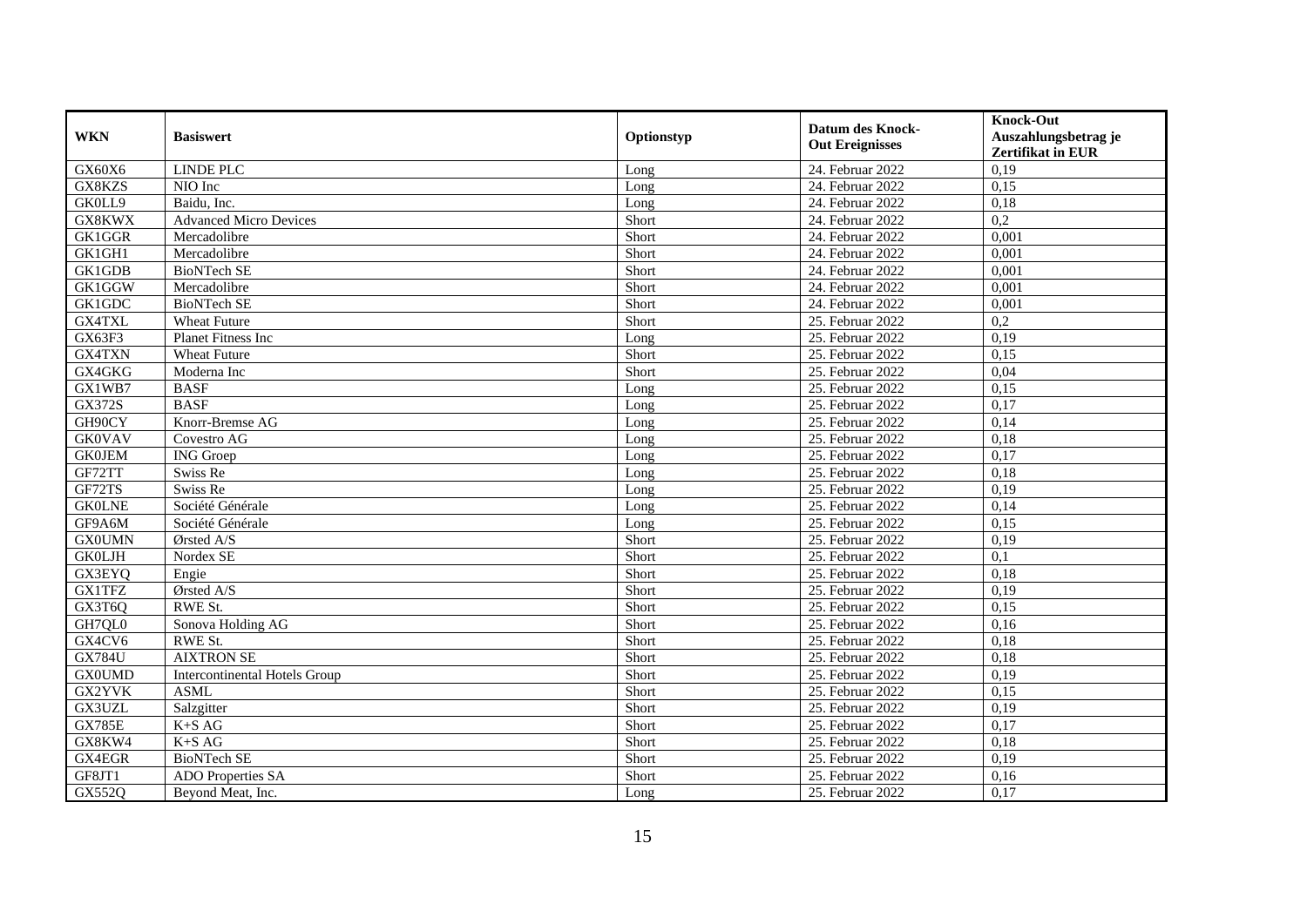| <b>WKN</b>    | <b>Basiswert</b>                  | Optionstyp | <b>Datum des Knock-</b><br><b>Out Ereignisses</b> | <b>Knock-Out</b><br>Auszahlungsbetrag je<br><b>Zertifikat in EUR</b> |
|---------------|-----------------------------------|------------|---------------------------------------------------|----------------------------------------------------------------------|
| GX07QE        | Block, Inc.                       | Short      | 25. Februar 2022                                  | 0,001                                                                |
| GH9RSM        | Block, Inc.                       | Short      | 25. Februar 2022                                  | 0,001                                                                |
| GX3C2W        | SELECTIVE INSURANCE GROUP, INC.   | Short      | 25. Februar 2022                                  | 0,17                                                                 |
| GX4RCP        | Palladium                         | Long       | 25. Februar 2022                                  | 0.16                                                                 |
| GX7VZH        | Aurubis                           | Short      | 25. Februar 2022                                  | 0,15                                                                 |
| GH9RUV        | Block, Inc.                       | Short      | 25. Februar 2022                                  | $\overline{0,2}$                                                     |
| <b>GK0LEW</b> | Salzgitter                        | Short      | 25. Februar 2022                                  | 0,17                                                                 |
| <b>GK0VBF</b> | <b>AIXTRON SE</b>                 | Short      | 25. Februar 2022                                  | 0,14                                                                 |
| GH9UBE        | Airbus                            | Short      | 25. Februar 2022                                  | 0,19                                                                 |
| GH9ZTJ        | Block, Inc.                       | Short      | 25. Februar 2022                                  | 0,19                                                                 |
| GX4MUV        | Molson Coors Brewing Company      | Short      | 25. Februar 2022                                  | 0,2                                                                  |
| GX52YV        | HCA - THE HEALTHCARE COMPANY      | Short      | 25. Februar 2022                                  | 0,16                                                                 |
| <b>GX4LUQ</b> | Teladoc Health Inc                | Short      | 25. Februar 2022                                  | 0,17                                                                 |
| GH9NSK        | <b>BIO-RAD LABORATORIES, INC.</b> | Short      | 25. Februar 2022                                  | 0,16                                                                 |
| GX4LYX        | Palo Alto Networks, Inc.          | Short      | 25. Februar 2022                                  | 0,16                                                                 |
| GF9A78        | Novartis AG                       | Short      | 25. Februar 2022                                  | 0,18                                                                 |
| GH5A8Q        | Rheinmetall                       | Short      | 25. Februar 2022                                  | 0,16                                                                 |
| GK1L46        | <b>AIXTRON SE</b>                 | Short      | 25. Februar 2022                                  | 0.001                                                                |
| GK1L45        | <b>AIXTRON SE</b>                 | Short      | 25. Februar 2022                                  | 0,001                                                                |
| GK1L7Z        | Commerzbank                       | Short      | 25. Februar 2022                                  | 0,001                                                                |
| GK1L4A        | <b>AIXTRON SE</b>                 | Short      | 25. Februar 2022                                  | 0,001                                                                |
| GX38UF        | MTU Aero Engines                  | Short      | 25. Februar 2022                                  | 0,19                                                                 |
| GX3914        | ArcelorMittal                     | Short      | 25. Februar 2022                                  | 0,2                                                                  |
| GX0P3F        | Sanofi S.A.                       | Short      | 25. Februar 2022                                  | 0,19                                                                 |
| GX3FVS        | Glencore                          | Short      | 25. Februar 2022                                  | 0,19                                                                 |
| <b>GK1L40</b> | <b>AIXTRON SE</b>                 | Short      | 25. Februar 2022                                  | 0.001                                                                |
| <b>GK1L34</b> | Aurubis                           | Short      | 25. Februar 2022                                  | 0,19                                                                 |
| GK1L6D        | ThyssenKrupp                      | Short      | 25. Februar 2022                                  | 0,16                                                                 |
| GX8KYE        | Amplifon S.p.A.                   | Short      | 25. Februar 2022                                  | 0,13                                                                 |
| GX6ZNU        | RWE St.                           | Short      | 25. Februar 2022                                  | 0,2                                                                  |
| GK1L8M        | Anheuser-Busch InBev              | Short      | 25. Februar 2022                                  | 0,001                                                                |
| GK1L44        | <b>AIXTRON SE</b>                 | Short      | 25. Februar 2022                                  | 0,001                                                                |
| <b>GK1FYX</b> | DAX (Performance Index)           | Long       | 25. Februar 2022                                  | 0.09                                                                 |
| <b>GK1L19</b> | Rheinmetall                       | Short      | 25. Februar 2022                                  | 0,001                                                                |
| <b>GX376L</b> | Teledyne Technologies Inc         | Short      | 25. Februar 2022                                  | $\overline{0,2}$                                                     |
| GX39X5        | Cadence                           | Short      | 25. Februar 2022                                  | 0,18                                                                 |
| GX03QN        | Block, Inc.                       | Short      | 25. Februar 2022                                  | 0,15                                                                 |
| <b>GX471E</b> | Chevron                           | Short      | 25. Februar 2022                                  | 0,19                                                                 |